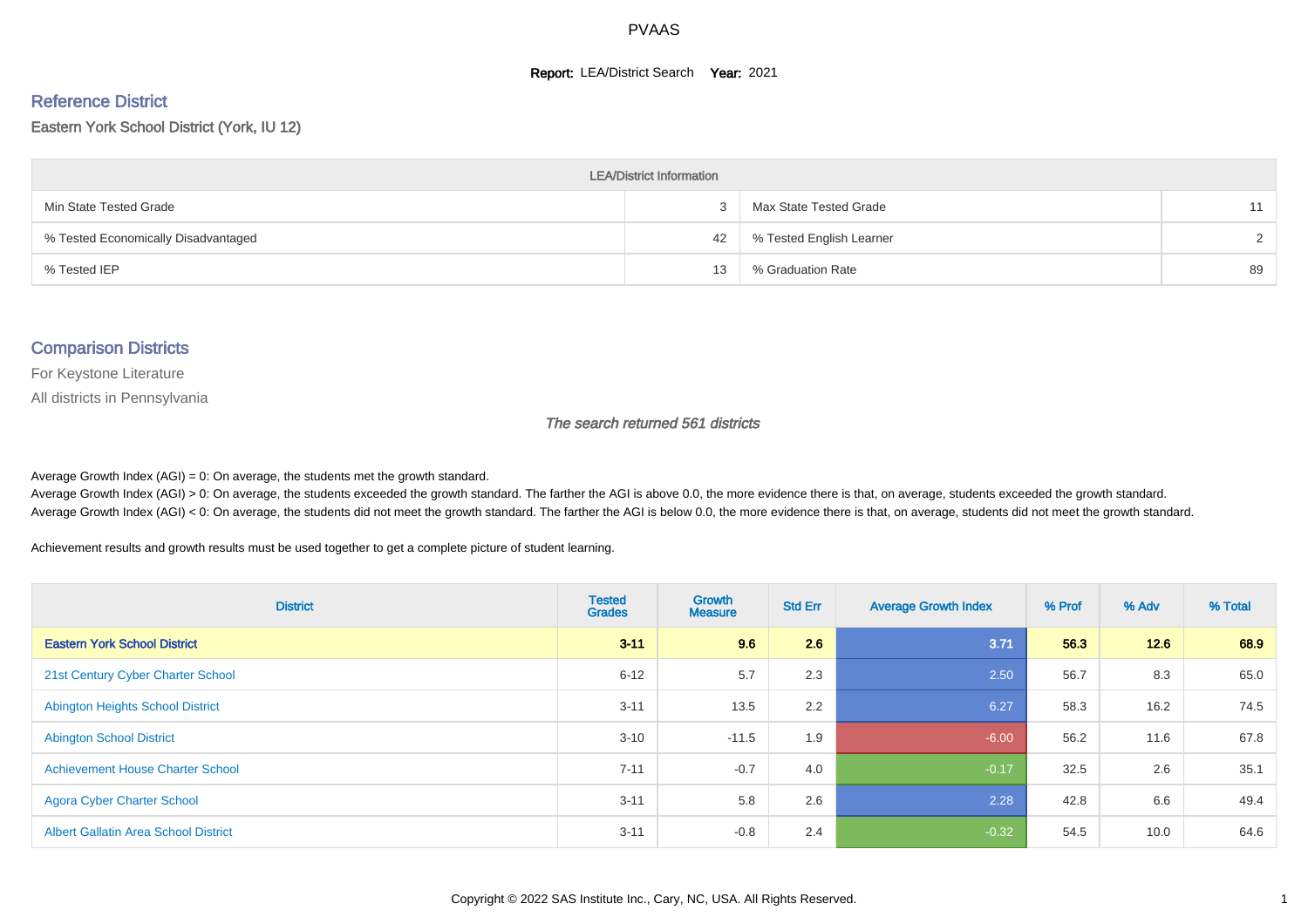| <b>District</b>                          | <b>Tested</b><br><b>Grades</b> | <b>Growth</b><br><b>Measure</b> | <b>Std Err</b> | <b>Average Growth Index</b> | % Prof | % Adv   | % Total |
|------------------------------------------|--------------------------------|---------------------------------|----------------|-----------------------------|--------|---------|---------|
| <b>Eastern York School District</b>      | $3 - 11$                       | 9.6                             | 2.6            | 3.71                        | 56.3   | 12.6    | 68.9    |
| <b>Aliquippa School District</b>         | $3 - 11$                       | $-9.0$                          | 4.2            | $-2.14$                     | 11.0   | $0.0\,$ | 11.0    |
| <b>Allegheny Valley School District</b>  | $3 - 11$                       | 8.5                             | 3.9            | 2.17                        | 53.1   | 12.2    | 65.3    |
| Allegheny-Clarion Valley School District | $3 - 10$                       | 7.8                             | 4.7            | 1.65                        | 53.3   | 3.3     | 56.7    |
| <b>Allentown City School District</b>    | $3 - 12$                       | 5.3                             | 1.4            | 3.88                        | 25.3   | 2.7     | 28.0    |
| <b>Altoona Area School District</b>      | $3 - 12$                       | 3.3                             | 1.6            | 1.99                        | 47.7   | 8.2     | 55.9    |
| Ambridge Area School District            | $3 - 12$                       | 9.1                             | 2.6            | 3.46                        | 50.4   | 10.7    | 61.1    |
| <b>Annville-Cleona School District</b>   | $3 - 12$                       | $-12.1$                         | 2.7            | $-4.46$                     | 34.9   | 7.8     | 42.6    |
| <b>Antietam School District</b>          | $3 - 10$                       | $-4.3$                          | 3.8            | $-1.13$                     | 36.4   | 5.4     | 41.8    |
| <b>Apollo-Ridge School District</b>      | $3 - 12$                       | $-4.7$                          | 3.7            | $-1.24$                     | 50.0   | 10.0    | 60.0    |
| <b>Armstrong School District</b>         | $3 - 11$                       | 2.6                             | 1.7            | 1.53                        | 51.5   | 6.1     | 57.6    |
| <b>Athens Area School District</b>       | $3 - 11$                       | 1.6                             | 2.5            | 0.64                        | 46.9   | 7.6     | 54.5    |
| <b>Austin Area School District</b>       | $3 - 11$                       | $-5.7$                          | 6.4            | $-0.90$                     | 33.3   | 5.6     | 38.9    |
| <b>Avella Area School District</b>       | $3 - 12$                       | $-0.3$                          | 4.7            | $-0.05$                     | 49.3   | 14.5    | 63.8    |
| <b>Avon Grove Charter School</b>         | $3 - 11$                       | 9.0                             | 2.9            | 3.13                        | 58.8   | 16.7    | 75.5    |
| <b>Avon Grove School District</b>        | $3 - 10$                       | 10.0                            | 1.6            | 6.26                        | 56.3   | 18.6    | 74.9    |
| <b>Avonworth School District</b>         | $3 - 10$                       | $-12.6$                         | 3.1            | $-4.01$                     | 59.8   | 4.6     | 64.4    |
| <b>Bald Eagle Area School District</b>   | $3 - 11$                       | $-2.1$                          | 2.7            | $-0.75$                     | 48.4   | 9.4     | 57.7    |
| <b>Baldwin-Whitehall School District</b> | $3 - 11$                       | 1.8                             | 1.9            | 0.94                        | 58.6   | 8.6     | 67.1    |
| <b>Bangor Area School District</b>       | $3 - 12$                       | $-0.9$                          | 2.0            | $-0.43$                     | 44.3   | 4.7     | 49.0    |
| <b>Beaver Area School District</b>       | $3 - 10$                       | 4.7                             | 2.4            | 1.94                        | 57.4   | 16.8    | 74.2    |
| <b>Bedford Area School District</b>      | $3 - 11$                       | 2.5                             | 2.6            | 0.93                        | 48.5   | 10.0    | 58.5    |
| <b>Belle Vernon Area School District</b> | $3 - 11$                       | 6.5                             | 2.6            | 2.44                        | 55.6   | 11.1    | 66.7    |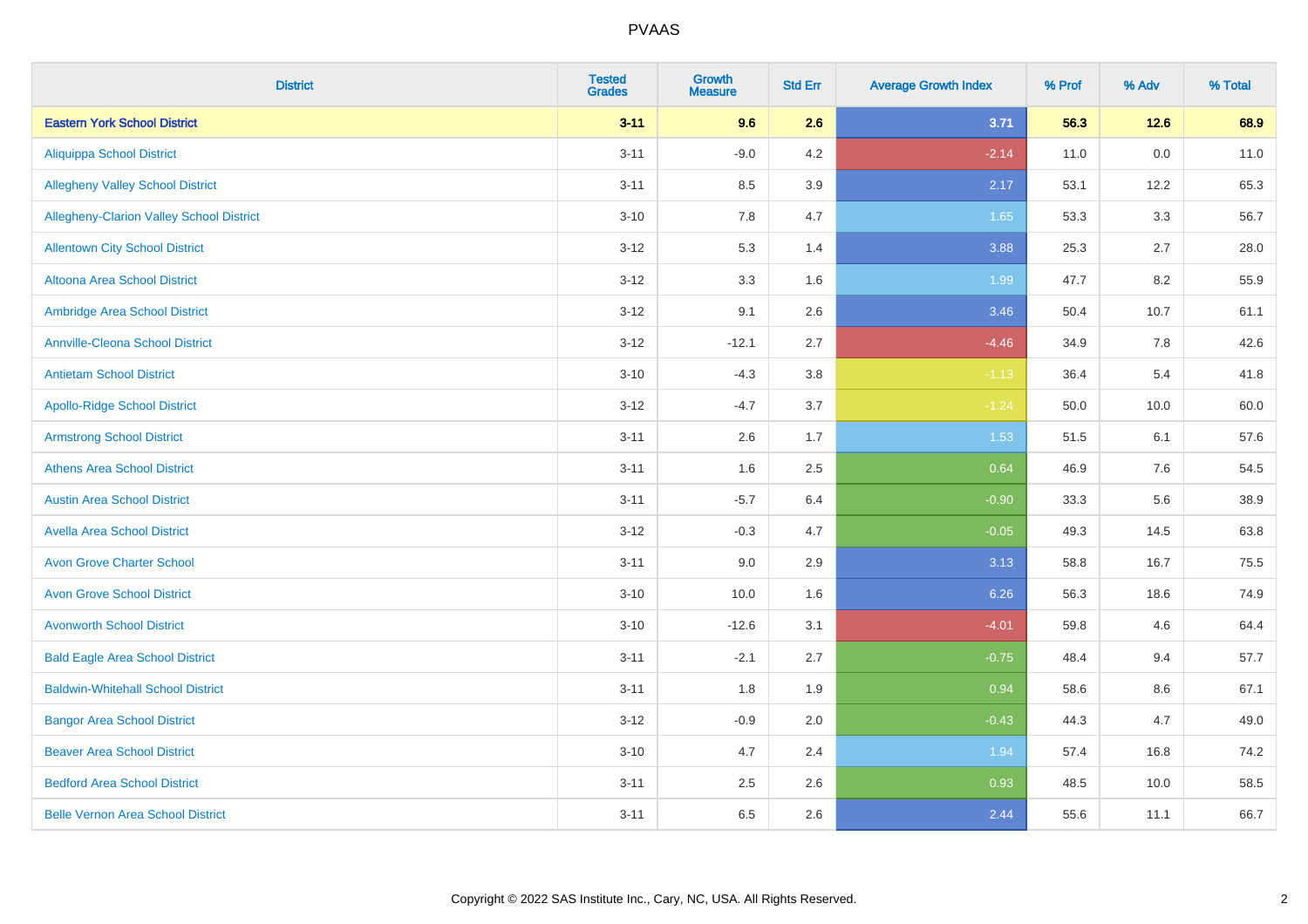| <b>District</b>                              | <b>Tested</b><br><b>Grades</b> | <b>Growth</b><br><b>Measure</b> | <b>Std Err</b> | <b>Average Growth Index</b> | % Prof | % Adv | % Total |
|----------------------------------------------|--------------------------------|---------------------------------|----------------|-----------------------------|--------|-------|---------|
| <b>Eastern York School District</b>          | $3 - 11$                       | 9.6                             | 2.6            | 3.71                        | 56.3   | 12.6  | 68.9    |
| <b>Bellefonte Area School District</b>       | $3 - 11$                       | $-0.4$                          | 2.2            | $-0.17$                     | 47.6   | 10.6  | 58.2    |
| <b>Bellwood-Antis School District</b>        | $3 - 10$                       | $-1.2$                          | 3.2            | $-0.39$                     | 55.1   | 10.1  | 65.2    |
| <b>Belmont Charter School</b>                | $3 - 10$                       | 16.0                            | 6.5            | 2.45                        | 64.3   | 0.0   | 64.3    |
| <b>Bensalem Township School District</b>     | $3 - 11$                       | 1.6                             | 1.6            | 0.98                        | 38.8   | 8.3   | 47.1    |
| <b>Benton Area School District</b>           | $3 - 10$                       | $-9.7$                          | 4.5            | $-2.18$                     | 43.2   | 5.4   | 48.6    |
| <b>Bentworth School District</b>             | $3 - 11$                       | $5.7\,$                         | 3.2            | 1.75                        | 44.2   | 19.5  | 63.6    |
| <b>Berlin Brothersvalley School District</b> | $3 - 11$                       | 4.0                             | 4.2            | 0.96                        | 48.8   | 14.0  | 62.8    |
| <b>Bermudian Springs School District</b>     | $3 - 11$                       | $-5.5$                          | 2.9            | $-1.94$                     | 56.4   | 6.8   | 63.2    |
| <b>Berwick Area School District</b>          | $3 - 11$                       | $-9.3$                          | 2.6            | $-3.59$                     | 42.1   | 5.5   | 47.6    |
| <b>Bethel Park School District</b>           | $3 - 11$                       | 5.6                             | 1.8            | 3.18                        | 65.3   | 18.6  | 83.9    |
| <b>Bethlehem Area School District</b>        | $3 - 11$                       | 9.3                             | 1.1            | 8.15                        | 44.7   | 12.0  | 56.7    |
| <b>Bethlehem-Center School District</b>      | $3 - 10$                       | 8.1                             | 3.3            | 2.46                        | 35.1   | 1.4   | 36.5    |
| <b>Big Beaver Falls Area School District</b> | $3 - 11$                       | $-3.9$                          | 3.3            | $-1.18$                     | 34.1   | 3.5   | 37.6    |
| <b>Big Spring School District</b>            | $3 - 11$                       | $-9.8$                          | 2.4            | $-4.00$                     | 38.6   | 8.9   | 47.5    |
| <b>Blackhawk School District</b>             | $3 - 11$                       | 4.7                             | 2.3            | 2.01                        | 55.8   | 8.8   | 64.6    |
| <b>Blacklick Valley School District</b>      | $3 - 11$                       | 8.0                             | 4.3            | 1.85                        | 34.1   | 0.0   | 34.1    |
| <b>Blairsville-Saltsburg School District</b> | $3 - 11$                       | $-8.0$                          | 3.0            | $-2.68$                     | 37.3   | 7.0   | 44.3    |
| <b>Bloomsburg Area School District</b>       | $3 - 10$                       | 0.7                             | 3.0            | 0.23                        | 55.9   | 11.8  | 67.6    |
| <b>Blue Mountain School District</b>         | $3 - 10$                       | $-5.8$                          | 2.3            | $-2.56$                     | 46.6   | 8.5   | 55.1    |
| <b>Blue Ridge School District</b>            | $3 - 11$                       | $-0.5$                          | 3.6            | $-0.12$                     | 44.6   | 3.1   | 47.7    |
| <b>Boyertown Area School District</b>        | $3 - 11$                       | $-4.7$                          | 1.5            | $-3.17$                     | 55.2   | 11.3  | 66.5    |
| <b>Bradford Area School District</b>         | $3 - 12$                       | $-9.3$                          | 2.4            | $-3.87$                     | 45.8   | 8.3   | 54.2    |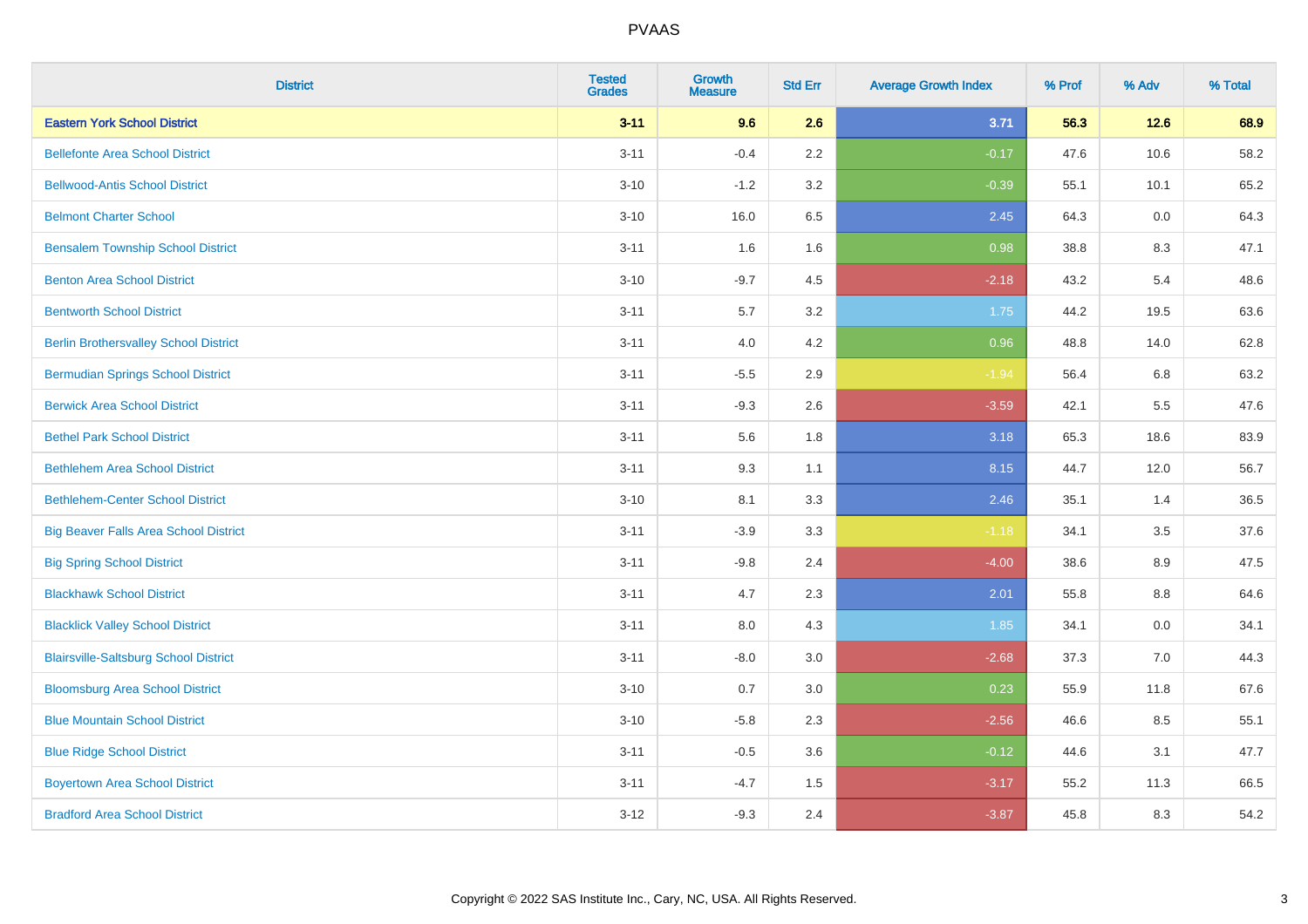| <b>District</b>                                 | <b>Tested</b><br><b>Grades</b> | <b>Growth</b><br><b>Measure</b> | <b>Std Err</b> | <b>Average Growth Index</b> | % Prof | % Adv   | % Total |
|-------------------------------------------------|--------------------------------|---------------------------------|----------------|-----------------------------|--------|---------|---------|
| <b>Eastern York School District</b>             | $3 - 11$                       | 9.6                             | 2.6            | 3.71                        | 56.3   | $12.6$  | 68.9    |
| <b>Brandywine Heights Area School District</b>  | $3 - 11$                       | $-4.9$                          | 2.7            | $-1.81$                     | 49.2   | 8.2     | 57.4    |
| <b>Brentwood Borough School District</b>        | $3 - 11$                       | $-5.3$                          | 3.0            | $-1.72$                     | 52.0   | 6.1     | 58.2    |
| <b>Bristol Borough School District</b>          | $3 - 12$                       | $-4.3$                          | 3.4            | $-1.27$                     | 39.7   | 1.3     | 41.0    |
| <b>Bristol Township School District</b>         | $3 - 11$                       | $-13.9$                         | 2.0            | $-7.05$                     | 31.0   | 3.7     | 34.7    |
| <b>Brockway Area School District</b>            | $3 - 11$                       | 0.6                             | 3.6            | 0.16                        | 49.2   | 7.7     | 56.9    |
| <b>Brookville Area School District</b>          | $3 - 11$                       | 6.9                             | 3.0            | 2.30                        | 55.2   | 15.6    | 70.8    |
| <b>Brownsville Area School District</b>         | $3 - 12$                       | $-7.2$                          | 3.9            | $-1.83$                     | 34.4   | 6.1     | 40.5    |
| <b>Bucks County Technical High School</b>       | $9 - 10$                       | $-12.0$                         | 2.5            | $-4.84$                     | 35.9   | 3.2     | 39.2    |
| <b>Burgettstown Area School District</b>        | $3 - 11$                       | $-2.1$                          | 3.4            | $-0.62$                     | 50.0   | 1.4     | 51.4    |
| <b>Burrell School District</b>                  | $3 - 11$                       | 4.5                             | 3.1            | 1.48                        | 58.5   | 13.8    | 72.3    |
| <b>Butler Area School District</b>              | $3 - 11$                       | $-6.5$                          | 1.5            | $-4.26$                     | 42.5   | 9.4     | 51.9    |
| California Area School District                 | $3 - 10$                       | $-7.3$                          | 3.6            | $-2.02$                     | 42.6   | 9.8     | 52.5    |
| <b>Cambria Heights School District</b>          | $3 - 10$                       | $-4.1$                          | 3.1            | $-1.32$                     | 51.0   | $6.0\,$ | 57.0    |
| <b>Camp Hill School District</b>                | $3 - 12$                       | 2.3                             | 3.0            | 0.78                        | 53.6   | 17.5    | 71.1    |
| Canon-Mcmillan School District                  | $3 - 11$                       | $-0.8$                          | 1.6            | $-0.50$                     | 58.7   | 15.9    | 74.6    |
| <b>Canton Area School District</b>              | $3 - 11$                       | $-5.5$                          | 3.2            | $-1.75$                     | 40.7   | 2.3     | 43.0    |
| Capital Area School for the Arts Charter School | $9 - 11$                       | 5.8                             | 4.1            | 1.39                        | 59.3   | 18.6    | 78.0    |
| <b>Carbon Career &amp; Technical Institute</b>  | $9 - 11$                       | $-5.7$                          | 3.6            | $-1.59$                     | 34.5   | 1.2     | 35.7    |
| <b>Carbondale Area School District</b>          | $3 - 10$                       | 7.4                             | 3.3            | 2.25                        | 56.6   | 2.6     | 59.2    |
| <b>Carlisle Area School District</b>            | $3 - 11$                       | $-5.3$                          | 1.9            | $-2.81$                     | 54.0   | 6.3     | 60.3    |
| <b>Carlynton School District</b>                | $3 - 11$                       | 7.3                             | 3.3            | 2.22                        | 41.0   | 10.5    | 51.6    |
| <b>Carmichaels Area School District</b>         | $3 - 10$                       | $-9.3$                          | 3.3            | $-2.81$                     | 35.1   | 1.4     | 36.5    |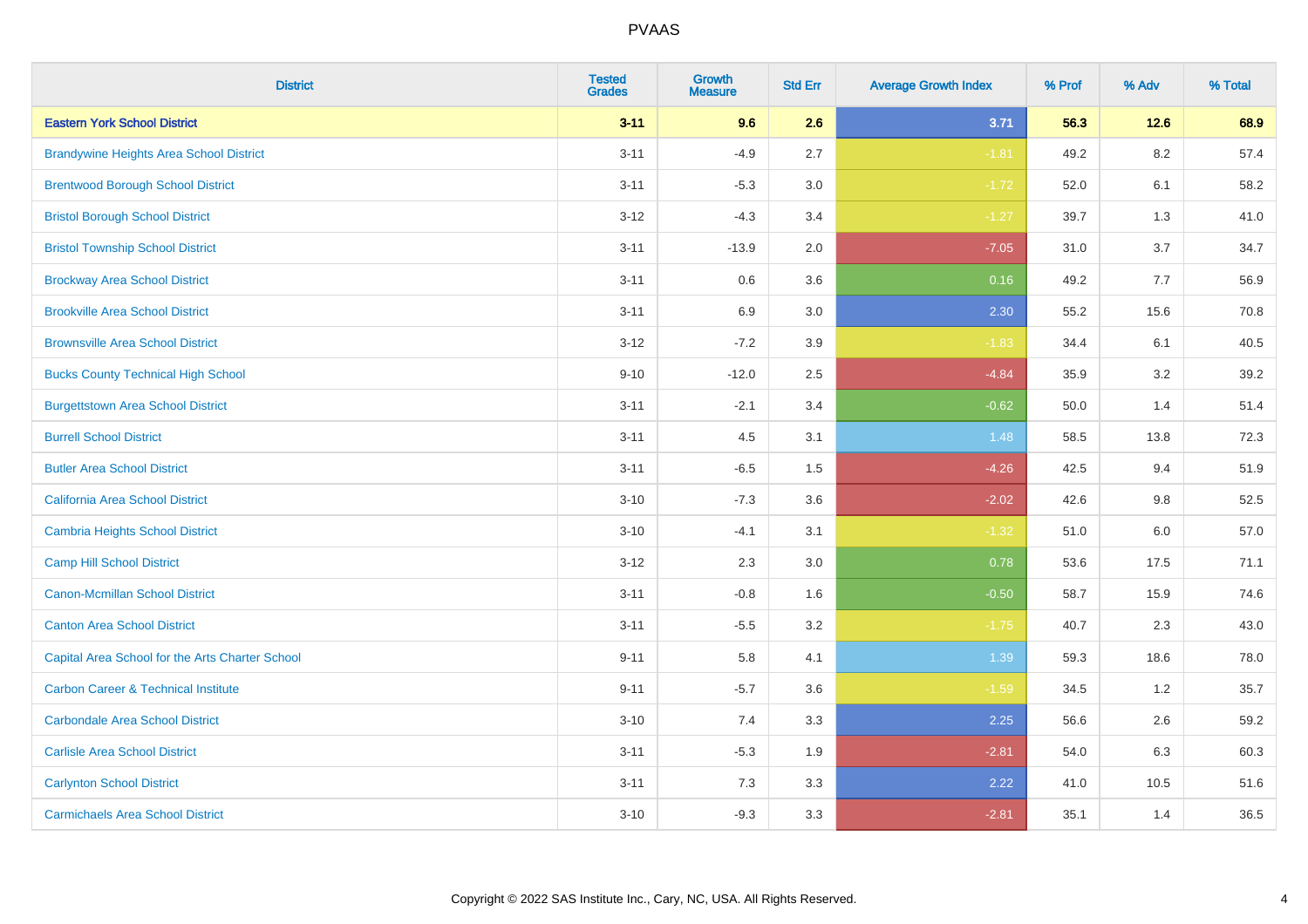| <b>District</b>                                         | <b>Tested</b><br><b>Grades</b> | <b>Growth</b><br><b>Measure</b> | <b>Std Err</b> | <b>Average Growth Index</b> | % Prof | % Adv  | % Total |
|---------------------------------------------------------|--------------------------------|---------------------------------|----------------|-----------------------------|--------|--------|---------|
| <b>Eastern York School District</b>                     | $3 - 11$                       | 9.6                             | 2.6            | 3.71                        | 56.3   | $12.6$ | 68.9    |
| Catasauqua Area School District                         | $3 - 12$                       | $-12.1$                         | 3.0            | $-4.00$                     | 36.8   | 7.6    | 44.3    |
| <b>Centennial School District</b>                       | $3 - 10$                       | 7.1                             | 1.7            | 4.29                        | 50.1   | 8.7    | 58.9    |
| Center For Student Learning Charter School At Pennsbury | $6 - 12$                       | $-2.9$                          | 6.1            | $-0.47$                     | 42.9   | 0.0    | 42.9    |
| <b>Central Bucks School District</b>                    | $3 - 11$                       | 1.6                             | 0.9            | 1.66                        | 63.0   | 16.8   | 79.8    |
| <b>Central Cambria School District</b>                  | $3 - 11$                       | 3.0                             | 2.5            | 1.17                        | 56.2   | 9.7    | 66.0    |
| <b>Central Columbia School District</b>                 | $3 - 12$                       | $-4.8$                          | 2.6            | $-1.86$                     | 53.7   | 14.8   | 68.5    |
| <b>Central Dauphin School District</b>                  | $3 - 11$                       | 4.4                             | 1.3            | 3.32                        | 53.3   | 7.4    | 60.7    |
| <b>Central Fulton School District</b>                   | $3 - 11$                       | $-0.5$                          | 3.5            | $-0.14$                     | 51.4   | 8.6    | 60.0    |
| <b>Central Greene School District</b>                   | $3 - 11$                       | $-1.6$                          | 2.8            | $-0.55$                     | 54.2   | 2.8    | 57.0    |
| <b>Central Valley School District</b>                   | $3 - 10$                       | 4.8                             | 2.4            | 1.98                        | 56.9   | 9.0    | 65.9    |
| <b>Central York School District</b>                     | $3 - 12$                       | 12.3                            | 1.7            | 7.20                        | 55.5   | 11.5   | 67.0    |
| <b>Chambersburg Area School District</b>                | $3 - 11$                       | $-9.5$                          | 1.3            | $-7.20$                     | 42.7   | 8.6    | 51.4    |
| <b>Charleroi School District</b>                        | $3 - 11$                       | $-2.6$                          | 3.0            | $-0.86$                     | 55.7   | 7.4    | 63.1    |
| <b>Chartiers Valley School District</b>                 | $3 - 11$                       | $-1.7$                          | 2.0            | $-0.81$                     | 54.7   | 8.4    | 63.1    |
| <b>Chartiers-Houston School District</b>                | $3 - 10$                       | $-8.6$                          | 3.5            | $-2.41$                     | 59.7   | 4.5    | 64.2    |
| <b>Cheltenham School District</b>                       | $3 - 11$                       | $-1.4$                          | 2.1            | $-0.67$                     | 46.1   | 10.0   | 56.1    |
| <b>Chester Charter Scholars Academy Charter School</b>  | $3 - 12$                       | 8.4                             | 4.1            | 2.03                        | 23.4   | 0.0    | 23.4    |
| <b>Chester-Upland School District</b>                   | $3 - 11$                       | $-0.3$                          | 2.7            | $-0.09$                     | 13.8   | 0.8    | 14.6    |
| <b>Chestnut Ridge School District</b>                   | $3 - 12$                       | $-3.4$                          | 2.9            | $-1.17$                     | 46.6   | 5.8    | 52.4    |
| <b>Chichester School District</b>                       | $3 - 11$                       | $-2.7$                          | 2.3            | $-1.17$                     | 44.6   | 6.6    | 51.2    |
| <b>City CHS</b>                                         | $10 - 11$                      | 13.6                            | 2.7            | 5.12                        | 45.8   | 3.0    | 48.8    |
| <b>Clairton City School District</b>                    | $3 - 11$                       | 3.5                             | 3.7            | 0.95                        | 13.4   | 0.0    | 13.4    |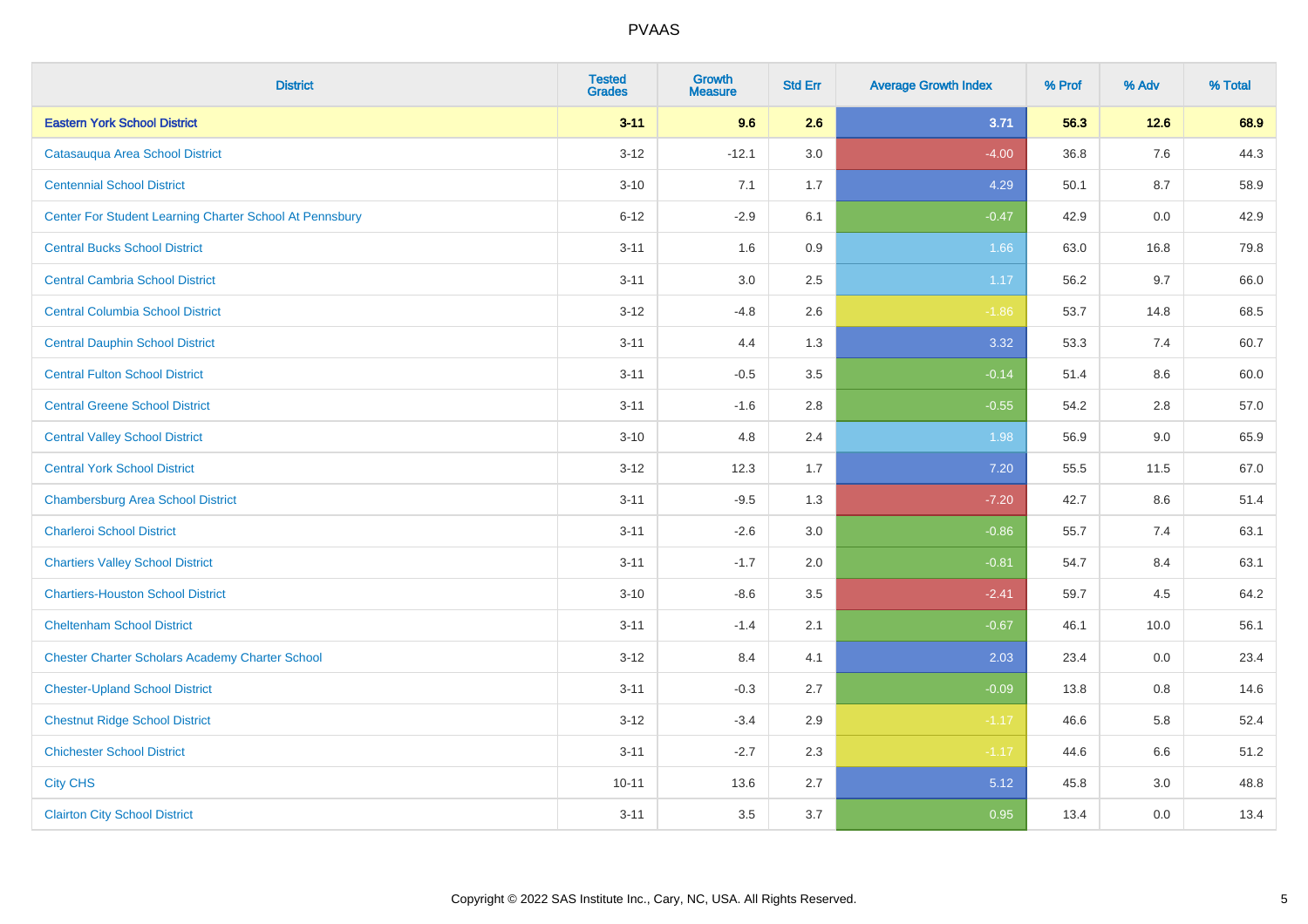| <b>District</b>                                    | <b>Tested</b><br><b>Grades</b> | <b>Growth</b><br><b>Measure</b> | <b>Std Err</b> | <b>Average Growth Index</b> | % Prof | % Adv | % Total |
|----------------------------------------------------|--------------------------------|---------------------------------|----------------|-----------------------------|--------|-------|---------|
| <b>Eastern York School District</b>                | $3 - 11$                       | 9.6                             | 2.6            | 3.71                        | 56.3   | 12.6  | 68.9    |
| <b>Clarion Area School District</b>                | $3 - 11$                       | 10.3                            | 4.1            | 2.51                        | 45.4   | 14.6  | 60.0    |
| <b>Clarion-Limestone Area School District</b>      | $3 - 12$                       | $-2.5$                          | 4.1            | $-0.60$                     | 56.8   | 6.8   | 63.6    |
| <b>Claysburg-Kimmel School District</b>            | $3 - 11$                       | $-5.7$                          | 4.0            | $-1.42$                     | 42.9   | 8.2   | 51.0    |
| <b>Clearfield Area School District</b>             | $3 - 10$                       | $-9.4$                          | 2.6            | $-3.56$                     | 43.0   | 3.1   | 46.1    |
| <b>Coatesville Area School District</b>            | $3 - 11$                       | $-4.4$                          | 1.7            | $-2.62$                     | 36.3   | 4.2   | 40.5    |
| <b>Cocalico School District</b>                    | $3 - 11$                       | 10.6                            | 2.0            | 5.18                        | 50.8   | 14.1  | 64.8    |
| <b>Collegium Charter School</b>                    | $3 - 10$                       | 5.9                             | 2.5            | 2.33                        | 38.1   | 7.9   | 46.0    |
| <b>Colonial School District</b>                    | $3 - 11$                       | 14.0                            | 1.7            | 8.21                        | 60.2   | 19.6  | 79.8    |
| <b>Columbia Borough School District</b>            | $3-12$                         | $-3.1$                          | 3.5            | $-0.89$                     | 29.5   | 1.9   | 31.4    |
| <b>Columbia-Montour AVTS</b>                       | $9 - 10$                       | $-12.5$                         | 3.0            | $-4.16$                     | 22.3   | 0.6   | 22.9    |
| <b>Commodore Perry School District</b>             | $3 - 11$                       | 3.2                             | 5.5            | 0.58                        | 58.3   | 0.0   | 58.3    |
| <b>Commonwealth Charter Academy Charter School</b> | $3 - 10$                       | 9.1                             | 1.9            | 4.90                        | 47.2   | 9.1   | 56.3    |
| Community Academy Of Philadelphia Charter School   | $3 - 11$                       | 5.8                             | 2.7            | 2.12                        | 26.7   | 0.9   | 27.6    |
| <b>Conemaugh Township Area School District</b>     | $3 - 12$                       | $-3.7$                          | 3.4            | $-1.09$                     | 53.8   | 17.6  | 71.4    |
| <b>Conemaugh Valley School District</b>            | $3 - 12$                       | $-3.2$                          | 4.1            | $-0.78$                     | 48.2   | 5.6   | 53.7    |
| <b>Conestoga Valley School District</b>            | $3 - 11$                       | 8.7                             | 1.8            | 4.69                        | 60.3   | 13.5  | 73.8    |
| <b>Conewago Valley School District</b>             | $3 - 12$                       | $-0.9$                          | 2.0            | $-0.45$                     | 51.7   | 9.6   | 61.3    |
| <b>Conneaut School District</b>                    | $3 - 12$                       | $-7.5$                          | 2.6            | $-2.91$                     | 38.4   | 7.4   | 45.8    |
| <b>Connellsville Area School District</b>          | $3 - 11$                       | 6.1                             | 2.0            | 3.05                        | 45.4   | 7.8   | 53.2    |
| <b>Conrad Weiser Area School District</b>          | $3 - 11$                       | 3.6                             | 2.2            | 1.63                        | 52.1   | 2.1   | 54.2    |
| <b>Cornell School District</b>                     | $3 - 11$                       | $-1.6$                          | 5.0            | $-0.32$                     | 33.8   | 1.5   | 35.4    |
| <b>Cornwall-Lebanon School District</b>            | $3 - 11$                       | 8.3                             | 1.6            | 5.08                        | 47.2   | 8.4   | 55.6    |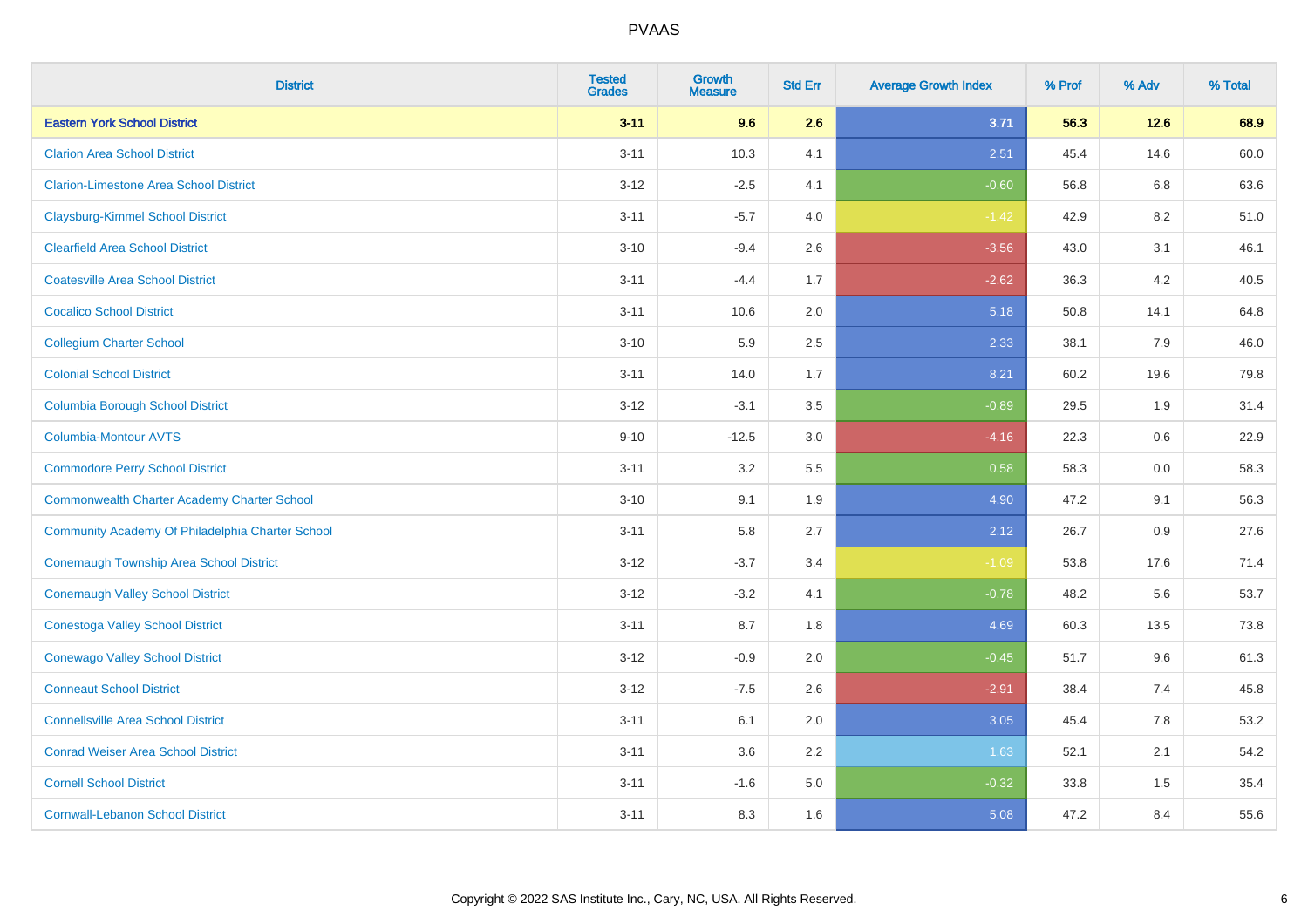| <b>District</b>                          | <b>Tested</b><br><b>Grades</b> | <b>Growth</b><br><b>Measure</b> | <b>Std Err</b> | <b>Average Growth Index</b> | % Prof | % Adv | % Total |
|------------------------------------------|--------------------------------|---------------------------------|----------------|-----------------------------|--------|-------|---------|
| <b>Eastern York School District</b>      | $3 - 11$                       | 9.6                             | 2.6            | 3.71                        | 56.3   | 12.6  | 68.9    |
| <b>Corry Area School District</b>        | $3 - 11$                       | $-5.3$                          | 2.6            | $-2.03$                     | 38.5   | 6.0   | 44.5    |
| <b>Coudersport Area School District</b>  | $3 - 11$                       | 7.7                             | 3.7            | 2.06                        | 55.7   | 8.2   | 63.9    |
| <b>Council Rock School District</b>      | $3 - 11$                       | 8.9                             | 1.2            | 7.65                        | 62.8   | 16.6  | 79.4    |
| <b>Cranberry Area School District</b>    | $3-12$                         | 9.2                             | 3.0            | 3.04                        | 47.5   | 10.2  | 57.6    |
| <b>Crawford Central School District</b>  | $3 - 11$                       | $-4.7$                          | 2.2            | $-2.15$                     | 40.6   | 10.5  | 51.1    |
| <b>Crestwood School District</b>         | $3 - 11$                       | $-0.4$                          | 2.4            | $-0.17$                     | 57.4   | 17.0  | 74.4    |
| <b>Cumberland Valley School District</b> | $3 - 12$                       | 18.5                            | 1.3            | 14.64                       | 60.7   | 23.4  | 84.1    |
| <b>Curwensville Area School District</b> | $3 - 11$                       | $-27.9$                         | 4.1            | $-6.72$                     | 42.5   | 4.1   | 46.6    |
| <b>Dallas School District</b>            | $3 - 11$                       | $-2.5$                          | 2.2            | $-1.12$                     | 54.9   | 7.6   | 62.4    |
| <b>Dallastown Area School District</b>   | $3 - 11$                       | 13.5                            | 1.5            | 8.84                        | 56.0   | 17.9  | 73.8    |
| Daniel Boone Area School District        | $3 - 12$                       | 5.7                             | 2.0            | 2.88                        | 51.0   | 11.5  | 62.6    |
| <b>Danville Area School District</b>     | $3 - 11$                       | 0.4                             | 2.6            | 0.15                        | 57.4   | 18.4  | 75.7    |
| <b>Dauphin County Technical School</b>   | $9 - 11$                       | $-45.5$                         | 2.6            | $-17.72$                    | 14.4   | 2.5   | 16.9    |
| <b>Deer Lakes School District</b>        | $3 - 11$                       | 17.0                            | 2.7            | 6.32                        | 61.5   | 16.4  | 77.9    |
| <b>Delaware Valley School District</b>   | $3 - 11$                       | 12.6                            | 1.8            | 6.93                        | 55.2   | 16.2  | 71.4    |
| <b>Derry Area School District</b>        | $3 - 11$                       | 13.2                            | 2.8            | 4.69                        | 60.0   | 12.5  | 72.5    |
| <b>Derry Township School District</b>    | $3 - 10$                       | 12.8                            | 2.0            | 6.39                        | 54.8   | 25.8  | 80.6    |
| <b>Donegal School District</b>           | $3 - 12$                       | 3.1                             | 2.4            | 1.29                        | 60.6   | 9.1   | 69.7    |
| <b>Dover Area School District</b>        | $3-12$                         | $6.0\,$                         | 2.1            | 2.94                        | 52.2   | 6.0   | 58.2    |
| <b>Downingtown Area School District</b>  | $3 - 11$                       | 12.1                            | 1.1            | 10.67                       | 60.0   | 23.5  | 83.6    |
| Dr Robert Ketterer Charter School Inc    | $6 - 12$                       | 10.1                            | 5.0            | 2.04                        | 14.9   | 0.4   | 15.3    |
| <b>Dubois Area School District</b>       | $3 - 11$                       | $-6.2$                          | 2.0            | $-3.07$                     | 50.9   | 13.4  | 64.3    |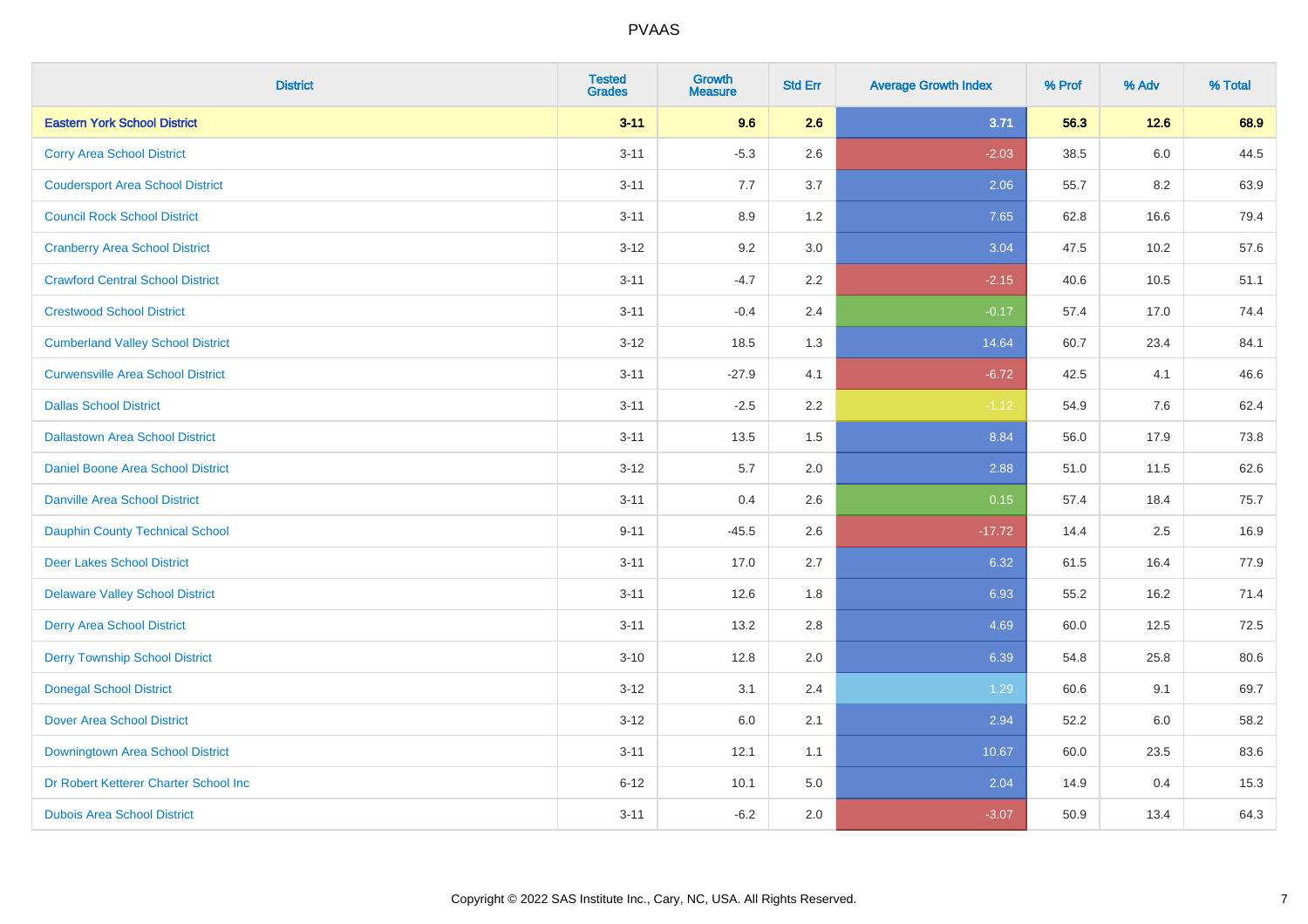| <b>District</b>                                   | <b>Tested</b><br><b>Grades</b> | <b>Growth</b><br><b>Measure</b> | <b>Std Err</b> | <b>Average Growth Index</b> | % Prof | % Adv   | % Total |
|---------------------------------------------------|--------------------------------|---------------------------------|----------------|-----------------------------|--------|---------|---------|
| <b>Eastern York School District</b>               | $3 - 11$                       | 9.6                             | 2.6            | 3.71                        | 56.3   | $12.6$  | 68.9    |
| <b>Dunmore School District</b>                    | $3 - 11$                       | $-7.7$                          | 2.9            | $-2.62$                     | 34.0   | 7.2     | 41.2    |
| <b>East Allegheny School District</b>             | $3 - 11$                       | $-6.3$                          | 3.3            | $-1.87$                     | 31.9   | 9.7     | 41.7    |
| <b>East Lycoming School District</b>              | $3 - 11$                       | $-6.0$                          | 2.7            | $-2.24$                     | 48.3   | 4.2     | 52.5    |
| <b>East Penn School District</b>                  | $3 - 11$                       | 4.1                             | 1.3            | 3.27                        | 55.8   | 11.5    | 67.3    |
| East Pennsboro Area School District               | $3 - 11$                       | $-4.2$                          | 2.5            | $-1.71$                     | 60.8   | 8.5     | 69.3    |
| <b>East Stroudsburg Area School District</b>      | $3 - 11$                       | 0.1                             | 1.6            | 0.05                        | 45.8   | 7.8     | 53.6    |
| <b>Eastern Lancaster County School District</b>   | $3 - 12$                       | 4.5                             | 2.2            | 2.09                        | 46.3   | 11.4    | 57.6    |
| <b>Eastern Lebanon County School District</b>     | $3 - 11$                       | 8.6                             | 2.2            | 3.84                        | 48.8   | 11.4    | 60.3    |
| <b>Eastern York School District</b>               | $3 - 11$                       | 9.6                             | 2.6            | 3.71                        | 56.3   | 12.6    | 68.9    |
| <b>Easton Area School District</b>                | $3 - 12$                       | $-4.1$                          | 1.4            | $-2.91$                     | 39.9   | 4.0     | 43.9    |
| <b>Elizabeth Forward School District</b>          | $3 - 11$                       | $-8.4$                          | 2.4            | $-3.41$                     | 51.7   | 4.0     | 55.7    |
| Elizabethtown Area School District                | $3 - 12$                       | $-0.9$                          | 1.9            | $-0.47$                     | 50.0   | 11.2    | 61.2    |
| <b>Elk Lake School District</b>                   | $3 - 11$                       | $-4.0$                          | 3.3            | $-1.23$                     | 46.2   | 3.3     | 49.4    |
| <b>Ellwood City Area School District</b>          | $3 - 11$                       | $-4.2$                          | 3.2            | $-1.29$                     | 54.1   | 14.1    | 68.2    |
| <b>Ephrata Area School District</b>               | $3 - 11$                       | 5.6                             | 1.8            | 3.12                        | 54.7   | 9.5     | 64.2    |
| <b>Erie City School District</b>                  | $3 - 12$                       | $-14.5$                         | 1.6            | $-9.26$                     | 25.4   | 3.0     | 28.4    |
| Esperanza Academy Charter School                  | $4 - 11$                       | 4.0                             | 2.5            | 1.61                        | 32.4   | 0.7     | 33.1    |
| <b>Esperanza Cyber Charter School</b>             | $3 - 11$                       | 7.1                             | 6.1            | 1.16                        | 9.1    | $0.0\,$ | 9.1     |
| <b>Everett Area School District</b>               | $3 - 11$                       | 5.0                             | 3.4            | 1.47                        | 60.5   | 1.3     | 61.8    |
| <b>Executive Education Academy Charter School</b> | $3 - 10$                       | $-6.5$                          | 3.1            | $-2.08$                     | 23.7   | 2.2     | 25.8    |
| <b>Exeter Township School District</b>            | $3 - 11$                       | $-10.4$                         | 1.9            | $-5.44$                     | 50.6   | 2.7     | 53.3    |
| <b>Fairfield Area School District</b>             | $3 - 11$                       | $-5.6$                          | 3.4            | $-1.66$                     | 57.9   | 4.0     | 61.8    |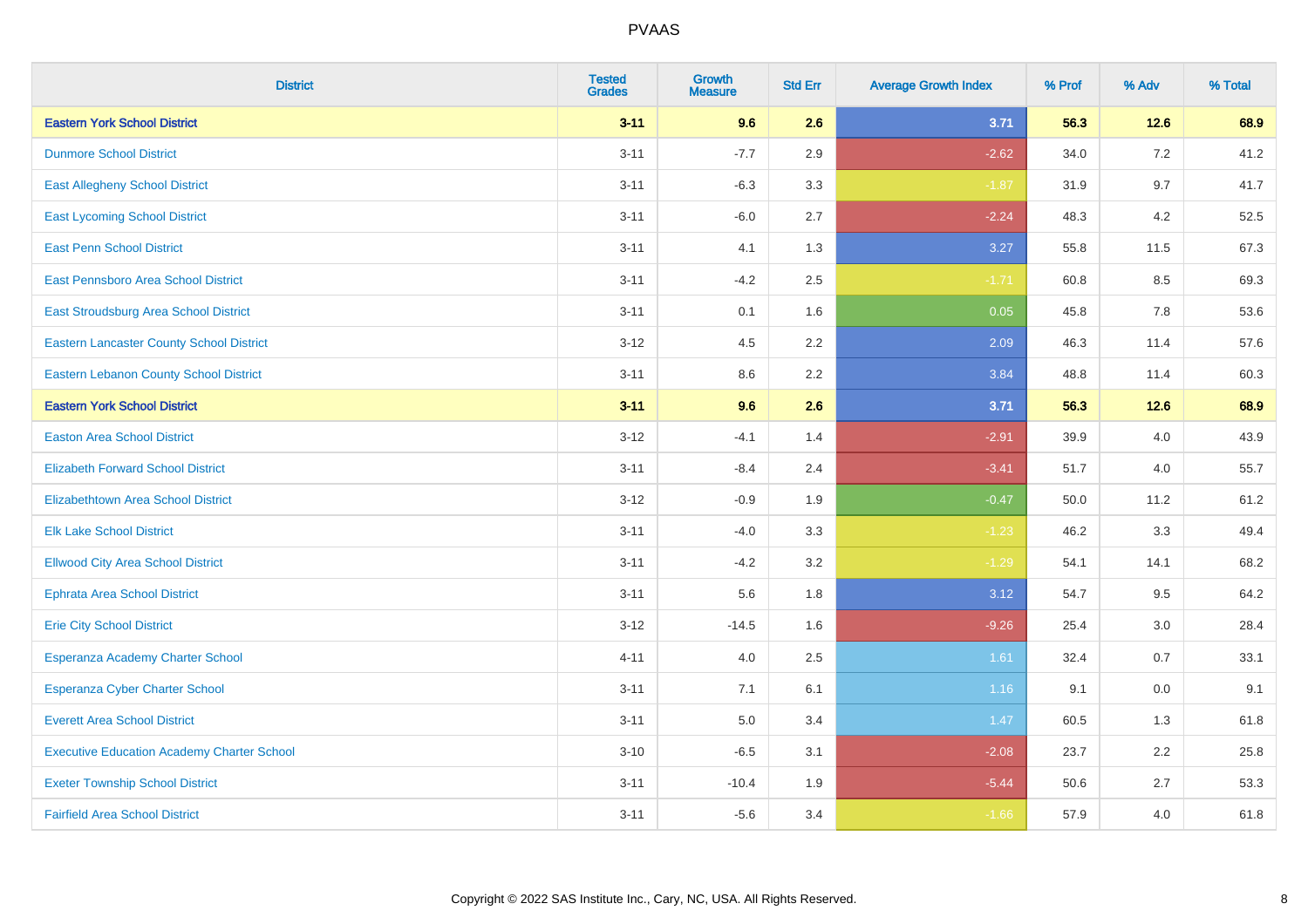| <b>District</b>                             | <b>Tested</b><br><b>Grades</b> | <b>Growth</b><br><b>Measure</b> | <b>Std Err</b> | <b>Average Growth Index</b> | % Prof | % Adv | % Total |
|---------------------------------------------|--------------------------------|---------------------------------|----------------|-----------------------------|--------|-------|---------|
| <b>Eastern York School District</b>         | $3 - 11$                       | 9.6                             | 2.6            | 3.71                        | 56.3   | 12.6  | 68.9    |
| <b>Fairview School District</b>             | $3 - 11$                       | 3.4                             | 2.6            | 1.32                        | 57.2   | 17.6  | 74.8    |
| <b>Fannett-Metal School District</b>        | $3 - 11$                       | $-3.4$                          | 5.1            | $-0.67$                     | 38.7   | 8.1   | 46.8    |
| <b>Farrell Area School District</b>         | $3 - 11$                       | $-10.4$                         | 4.3            | $-2.41$                     | 19.0   | 0.0   | 19.0    |
| <b>Ferndale Area School District</b>        | $3 - 10$                       | $-5.8$                          | 4.3            | $-1.33$                     | 40.0   | 0.0   | 40.0    |
| <b>Fleetwood Area School District</b>       | $3 - 10$                       | 12.2                            | 2.2            | 5.68                        | 53.5   | 11.6  | 65.2    |
| <b>Forbes Road School District</b>          | $3 - 11$                       | 2.8                             | 5.1            | 0.56                        | 41.4   | 10.3  | 51.7    |
| <b>Forest Area School District</b>          | $3 - 11$                       | $-4.4$                          | 5.4            | $-0.81$                     | 36.2   | 2.1   | 38.3    |
| <b>Forest City Regional School District</b> | $3 - 12$                       | $-6.0$                          | 3.0            | $-1.96$                     | 44.1   | 0.0   | 44.1    |
| <b>Forest Hills School District</b>         | $3 - 11$                       | $-7.3$                          | 2.7            | $-2.74$                     | 41.1   | 13.7  | 54.8    |
| <b>Fort Cherry School District</b>          | $3 - 10$                       | $-5.9$                          | 3.8            | $-1.56$                     | 55.2   | 5.2   | 60.3    |
| <b>Fort Leboeuf School District</b>         | $3 - 11$                       | 11.7                            | 2.5            | 4.73                        | 48.5   | 21.1  | 69.6    |
| Fox Chapel Area School District             | $3 - 11$                       | $9.8\,$                         | 1.8            | 5.36                        | 56.6   | 28.6  | 85.2    |
| <b>Franklin Area School District</b>        | $3 - 11$                       | 6.6                             | 2.8            | 2.34                        | 48.2   | 4.5   | 52.7    |
| <b>Franklin Regional School District</b>    | $3 - 11$                       | 2.0                             | 1.9            | 1.02                        | 66.7   | 15.5  | 82.1    |
| <b>Frazier School District</b>              | $3 - 11$                       | $-17.2$                         | 3.7            | $-4.70$                     | 37.1   | 1.6   | 38.7    |
| <b>Freedom Area School District</b>         | $3 - 11$                       | $-7.1$                          | 3.0            | $-2.37$                     | 43.8   | 4.2   | 47.9    |
| <b>Freeport Area School District</b>        | $3 - 10$                       | 9.7                             | 2.5            | 3.91                        | 57.5   | 17.8  | 75.3    |
| <b>Galeton Area School District</b>         | $3 - 11$                       | 2.2                             | 5.3            | 0.42                        | 41.3   | 4.4   | 45.6    |
| <b>Garnet Valley School District</b>        | $3 - 10$                       | 10.9                            | 1.7            | 6.53                        | 67.1   | 19.0  | 86.1    |
| <b>Gateway School District</b>              | $3 - 11$                       | 0.8                             | 2.2            | 0.38                        | 52.1   | 13.8  | 65.9    |
| <b>General Mclane School District</b>       | $3 - 11$                       | 3.1                             | 2.9            | 1.07                        | 62.3   | 4.9   | 67.2    |
| <b>Gettysburg Area School District</b>      | $3 - 11$                       | $-4.0$                          | 2.1            | $-1.89$                     | 45.3   | 14.0  | 59.3    |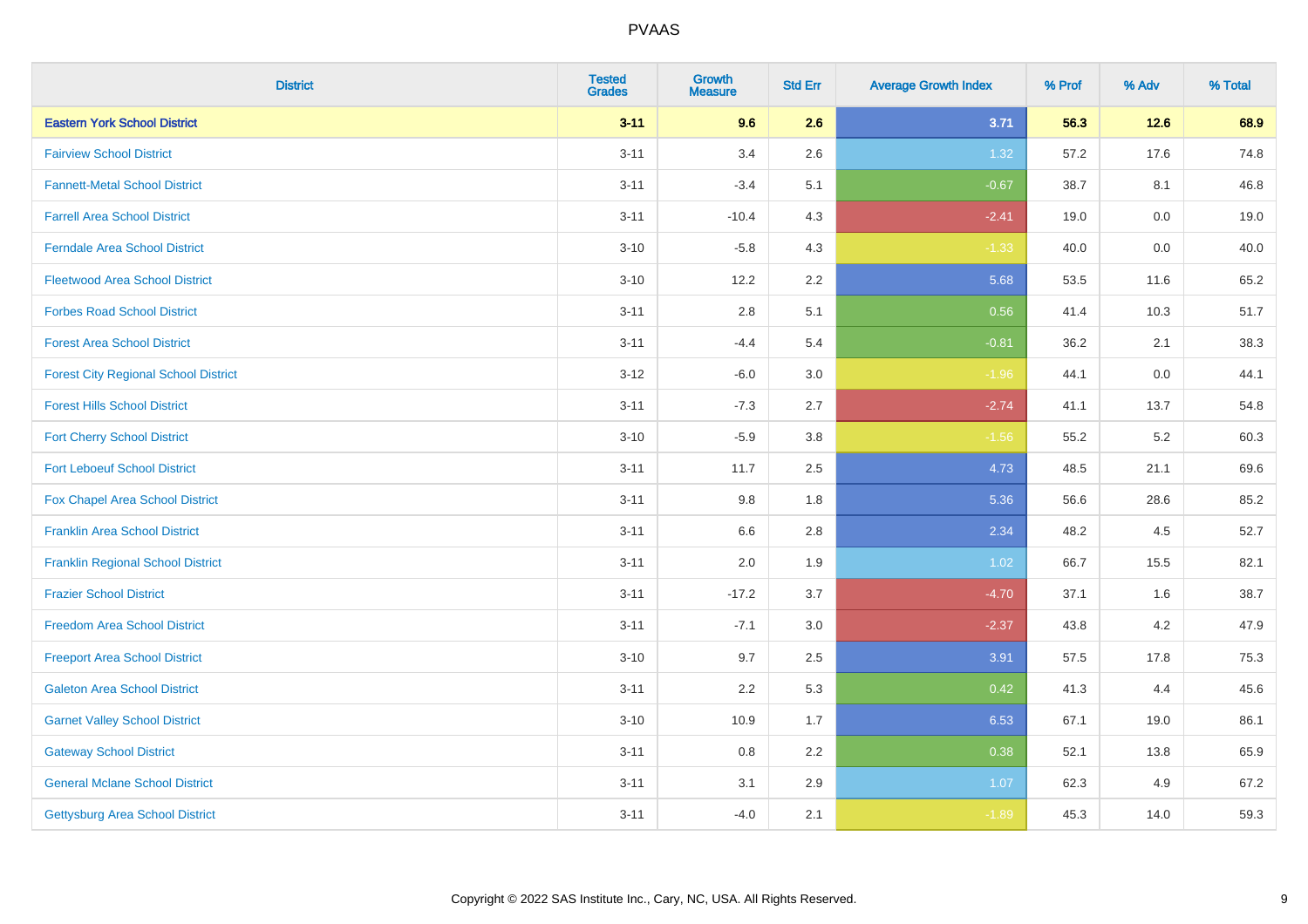| <b>District</b>                               | <b>Tested</b><br><b>Grades</b> | <b>Growth</b><br><b>Measure</b> | <b>Std Err</b> | <b>Average Growth Index</b> | % Prof | % Adv   | % Total |
|-----------------------------------------------|--------------------------------|---------------------------------|----------------|-----------------------------|--------|---------|---------|
| <b>Eastern York School District</b>           | $3 - 11$                       | 9.6                             | 2.6            | 3.71                        | 56.3   | $12.6$  | 68.9    |
| <b>Gillingham Charter School</b>              | $3 - 11$                       | $-4.4$                          | 5.6            | $-0.77$                     | 20.8   | 8.3     | 29.2    |
| <b>Girard School District</b>                 | $3 - 11$                       | $-0.6$                          | 2.7            | $-0.22$                     | 53.9   | 15.6    | 69.6    |
| <b>Glendale School District</b>               | $3 - 10$                       | $-0.9$                          | 3.7            | $-0.24$                     | 50.0   | 5.4     | 55.4    |
| <b>Governor Mifflin School District</b>       | $3 - 11$                       | 4.1                             | 1.8            | 2.33                        | 42.5   | 7.2     | 49.7    |
| <b>Great Valley School District</b>           | $3 - 11$                       | 15.0                            | 1.9            | 7.98                        | 50.0   | 35.0    | 85.0    |
| <b>Greater Johnstown School District</b>      | $3 - 11$                       | $-3.1$                          | 2.6            | $-1.19$                     | 26.1   | $0.0\,$ | 26.1    |
| <b>Greater Latrobe School District</b>        | $3 - 11$                       | 0.6                             | 1.9            | 0.31                        | 55.5   | 14.1    | 69.5    |
| <b>Greater Nanticoke Area School District</b> | $3-12$                         | 11.2                            | 2.8            | 4.01                        | 38.0   | 12.4    | 50.4    |
| <b>Greencastle-Antrim School District</b>     | $3 - 11$                       | $-3.0$                          | $2.2\,$        | $-1.36$                     | 62.4   | 9.9     | 72.3    |
| <b>Greensburg Salem School District</b>       | $3 - 11$                       | $-4.4$                          | 2.4            | $-1.88$                     | 47.6   | 4.9     | 52.4    |
| <b>Greenville Area School District</b>        | $3 - 11$                       | 0.7                             | 2.9            | 0.26                        | 53.4   | 6.9     | 60.3    |
| <b>Greenwood School District</b>              | $3 - 11$                       | 15.9                            | 3.9            | 4.11                        | 50.0   | 25.0    | 75.0    |
| <b>Grove City Area School District</b>        | $3-12$                         | 5.1                             | 2.4            | 2.09                        | 36.4   | 16.5    | 52.8    |
| <b>Halifax Area School District</b>           | $3 - 11$                       | 4.7                             | 3.9            | 1.22                        | 61.5   | 9.6     | 71.2    |
| <b>Hamburg Area School District</b>           | $3 - 11$                       | 8.9                             | 2.5            | 3.63                        | 43.5   | 8.2     | 51.7    |
| <b>Hampton Township School District</b>       | $3 - 11$                       | 5.1                             | 2.2            | 2.35                        | 54.0   | 28.2    | 82.2    |
| <b>Hanover Area School District</b>           | $3 - 11$                       | 2.2                             | 4.6            | 0.48                        | 42.9   | 5.7     | 48.6    |
| <b>Hanover Public School District</b>         | $3 - 11$                       | 5.2                             | 2.8            | 1.83                        | 52.2   | 14.4    | 66.7    |
| <b>Harbor Creek School District</b>           | $3 - 11$                       | $-7.1$                          | 2.7            | $-2.67$                     | 48.8   | 15.2    | 64.0    |
| Harmony Area School District                  | $3 - 10$                       | 4.5                             | 6.3            | 0.72                        | 33.3   | 13.3    | 46.7    |
| <b>Harrisburg City School District</b>        | $3 - 11$                       | $-0.4$                          | 2.1            | $-0.19$                     | 15.1   | 0.4     | 15.5    |
| Hatboro-Horsham School District               | $3 - 11$                       | $-12.8$                         | 1.7            | $-7.47$                     | 45.6   | $7.2\,$ | 52.8    |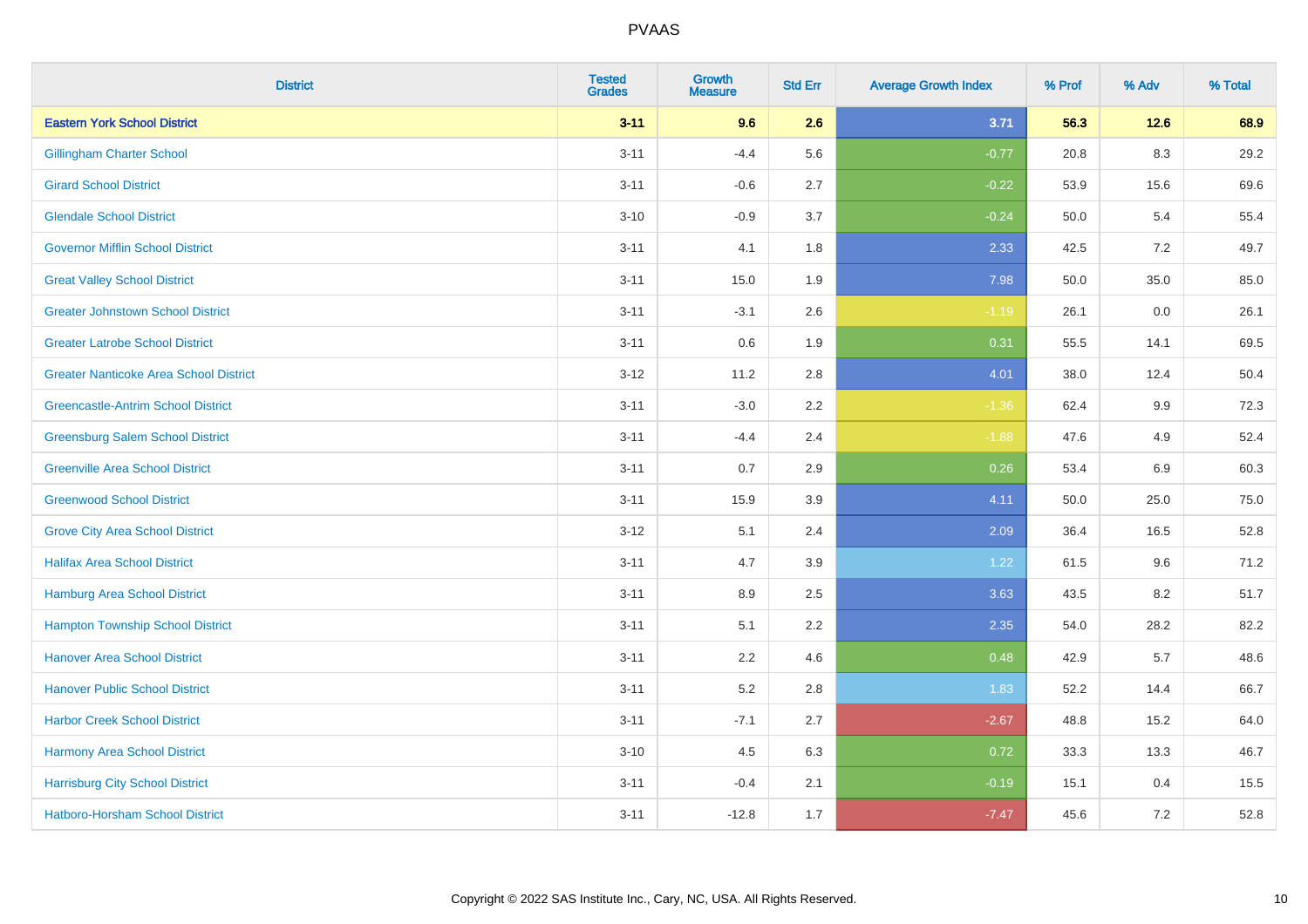| <b>District</b>                               | <b>Tested</b><br><b>Grades</b> | <b>Growth</b><br><b>Measure</b> | <b>Std Err</b> | <b>Average Growth Index</b> | % Prof | % Adv  | % Total |
|-----------------------------------------------|--------------------------------|---------------------------------|----------------|-----------------------------|--------|--------|---------|
| <b>Eastern York School District</b>           | $3 - 11$                       | 9.6                             | 2.6            | 3.71                        | 56.3   | $12.6$ | 68.9    |
| <b>Haverford Township School District</b>     | $3 - 11$                       | $8.0\,$                         | 1.5            | 5.27                        | 53.0   | 25.5   | 78.6    |
| <b>Hazleton Area School District</b>          | $3 - 11$                       | 9.6                             | 1.4            | 6.77                        | 45.0   | 7.8    | 52.9    |
| <b>Hempfield Area School District</b>         | $3 - 12$                       | 4.6                             | 1.6            | 2.86                        | 53.5   | 20.1   | 73.6    |
| <b>Hempfield School District</b>              | $3 - 11$                       | 0.1                             | 1.4            | 0.08                        | 58.2   | 9.9    | 68.2    |
| <b>Hermitage School District</b>              | $3 - 12$                       | 3.8                             | 2.4            | 1.60                        | 57.5   | 9.3    | 66.8    |
| <b>Highlands School District</b>              | $3 - 11$                       | $-7.4$                          | 2.7            | $-2.76$                     | 44.4   | 3.7    | 48.2    |
| <b>Hollidaysburg Area School District</b>     | $3 - 11$                       | $6.0\,$                         | 2.1            | 2.88                        | 57.1   | 12.3   | 69.4    |
| <b>Homer-Center School District</b>           | $3 - 11$                       | 9.7                             | 3.6            | 2.70                        | 45.1   | 17.2   | 62.3    |
| Hope For Hyndman Charter School               | $3 - 11$                       | $-2.0$                          | 6.1            | $-0.32$                     | 33.3   | 0.0    | 33.3    |
| <b>Hopewell Area School District</b>          | $3 - 11$                       | 2.6                             | 2.7            | 0.97                        | 58.4   | 4.0    | 62.4    |
| Huntingdon Area School District               | $3 - 11$                       | $-2.0$                          | 2.7            | $-0.72$                     | 36.8   | 10.3   | 47.0    |
| Imhotep Institute Charter High School         | $9 - 11$                       | $-5.3$                          | 5.8            | $-0.92$                     | 25.0   | 0.0    | 25.0    |
| <b>Indiana Area School District</b>           | $3 - 11$                       | $-5.3$                          | 2.3            | $-2.28$                     | 47.6   | 18.4   | 66.1    |
| <b>Innovative Arts Academy Charter School</b> | $6 - 11$                       | $-9.1$                          | 3.7            | $-2.44$                     | 9.5    | 0.0    | 9.5     |
| Insight PA Cyber Charter School               | $3 - 11$                       | 0.7                             | 5.7            | 0.12                        | 50.0   | 4.8    | 54.8    |
| <b>Interboro School District</b>              | $3 - 12$                       | $-7.3$                          | 2.1            | $-3.43$                     | 46.6   | 4.8    | 51.4    |
| <b>Iroquois School District</b>               | $3 - 11$                       | 13.1                            | 3.0            | 4.35                        | 48.2   | 7.8    | 56.0    |
| <b>Jamestown Area School District</b>         | $3 - 11$                       | 13.5                            | 4.2            | 3.19                        | 64.4   | 13.3   | 77.8    |
| Jeannette City School District                | $3 - 11$                       | $-4.3$                          | 3.8            | $-1.13$                     | 46.7   | 7.5    | 54.2    |
| Jefferson County-Dubois AVTS                  | $9 - 11$                       | $-16.2$                         | 3.9            | $-4.16$                     | 23.0   | 0.0    | 23.0    |
| Jefferson-Morgan School District              | $3 - 10$                       | $-9.9$                          | 4.2            | $-2.35$                     | 43.8   | 4.2    | 47.9    |
| <b>Jenkintown School District</b>             | $3 - 11$                       | 12.5                            | 4.4            | 2.84                        | 54.6   | 29.6   | 84.1    |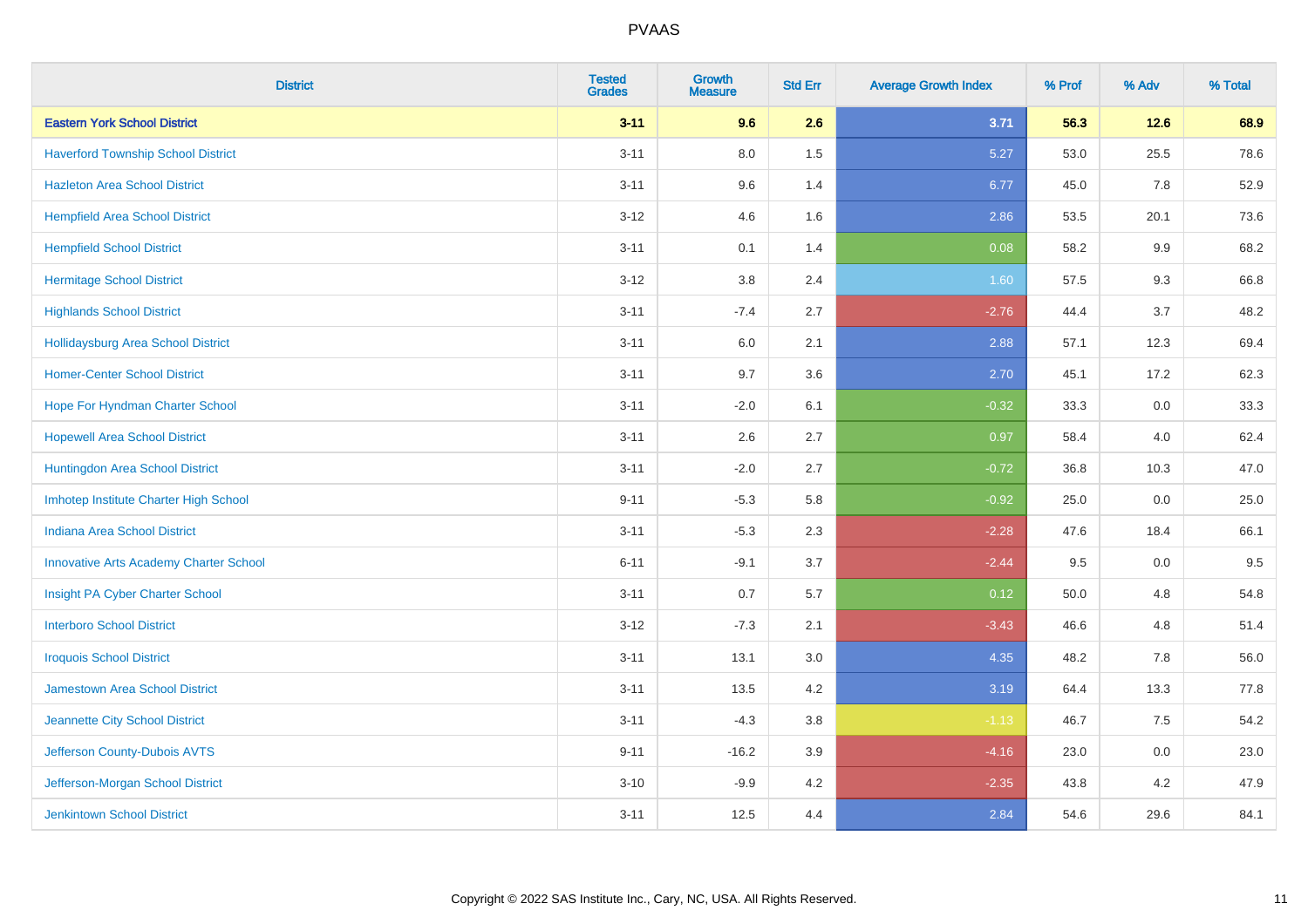| <b>District</b>                                 | <b>Tested</b><br><b>Grades</b> | <b>Growth</b><br><b>Measure</b> | <b>Std Err</b> | <b>Average Growth Index</b> | % Prof | % Adv   | % Total |
|-------------------------------------------------|--------------------------------|---------------------------------|----------------|-----------------------------|--------|---------|---------|
| <b>Eastern York School District</b>             | $3 - 11$                       | 9.6                             | 2.6            | 3.71                        | 56.3   | 12.6    | 68.9    |
| <b>Jersey Shore Area School District</b>        | $3 - 11$                       | $0.5\,$                         | 2.6            | 0.21                        | 47.1   | $9.2\,$ | 56.2    |
| Jim Thorpe Area School District                 | $3 - 11$                       | $-5.8$                          | 2.7            | $-2.19$                     | 33.3   | 7.4     | 40.7    |
| Johnsonburg Area School District                | $3 - 11$                       | $-14.1$                         | 3.9            | $-3.62$                     | 54.0   | 4.6     | 58.6    |
| <b>Juniata County School District</b>           | $3 - 12$                       | $-4.9$                          | 2.1            | $-2.26$                     | 38.5   | 2.9     | 41.4    |
| Juniata Valley School District                  | $3 - 11$                       | $-3.9$                          | 3.5            | $-1.10$                     | 44.4   | 3.5     | 47.8    |
| <b>Kane Area School District</b>                | $3 - 10$                       | $-3.7$                          | 3.2            | $-1.17$                     | 39.5   | 9.9     | 49.4    |
| <b>Karns City Area School District</b>          | $3 - 11$                       | $-6.0$                          | 2.9            | $-2.03$                     | 53.1   | 8.3     | 61.5    |
| <b>Kennett Consolidated School District</b>     | $3 - 11$                       | 4.8                             | 1.8            | 2.61                        | 52.5   | 10.7    | 63.2    |
| <b>Keystone Central School District</b>         | $3 - 11$                       | $-5.1$                          | 2.0            | $-2.46$                     | 44.7   | 4.6     | 49.4    |
| <b>Keystone Education Center Charter School</b> | $3 - 12$                       | $-12.9$                         | 5.9            | $-2.19$                     | 28.0   | 0.0     | 28.0    |
| <b>Keystone Oaks School District</b>            | $3 - 11$                       | $5.5\,$                         | 2.6            | 2.07                        | 53.2   | 12.1    | 65.4    |
| <b>Keystone School District</b>                 | $3 - 11$                       | 3.1                             | 3.3            | 0.94                        | 50.6   | $6.5\,$ | 57.1    |
| <b>KIPP Dubois Charter School</b>               | $9 - 10$                       | 4.7                             | 3.3            | 1.40                        | 31.0   | 1.4     | 32.4    |
| <b>Kiski Area School District</b>               | $3 - 11$                       | $-3.7$                          | 2.0            | $-1.86$                     | 57.4   | 10.4    | 67.8    |
| <b>Kutztown Area School District</b>            | $3 - 12$                       | $-0.2$                          | 3.2            | $-0.05$                     | 55.4   | 13.3    | 68.7    |
| La Academia Partnership Charter School          | $6 - 11$                       | $-11.0$                         | 4.7            | $-2.34$                     | 6.8    | 0.0     | 6.8     |
| Lackawanna Trail School District                | $3 - 10$                       | $-21.7$                         | 3.5            | $-6.20$                     | 38.5   | 1.5     | 40.0    |
| <b>Lakeland School District</b>                 | $3 - 11$                       | 1.1                             | 2.8            | 0.38                        | 48.6   | 3.7     | 52.3    |
| Lake-Lehman School District                     | $3 - 11$                       | 10.8                            | 2.7            | 3.93                        | 55.3   | 7.9     | 63.2    |
| <b>Lakeview School District</b>                 | $3 - 11$                       | $-0.9$                          | 3.7            | $-0.24$                     | 60.3   | 3.2     | 63.5    |
| <b>Lampeter-Strasburg School District</b>       | $3 - 12$                       | $-8.6$                          | 2.0            | $-4.33$                     | 55.1   | 9.8     | 64.8    |
| <b>Lancaster School District</b>                | $3 - 12$                       | $-15.8$                         | 1.5            | $-10.90$                    | 14.6   | 2.3     | 16.9    |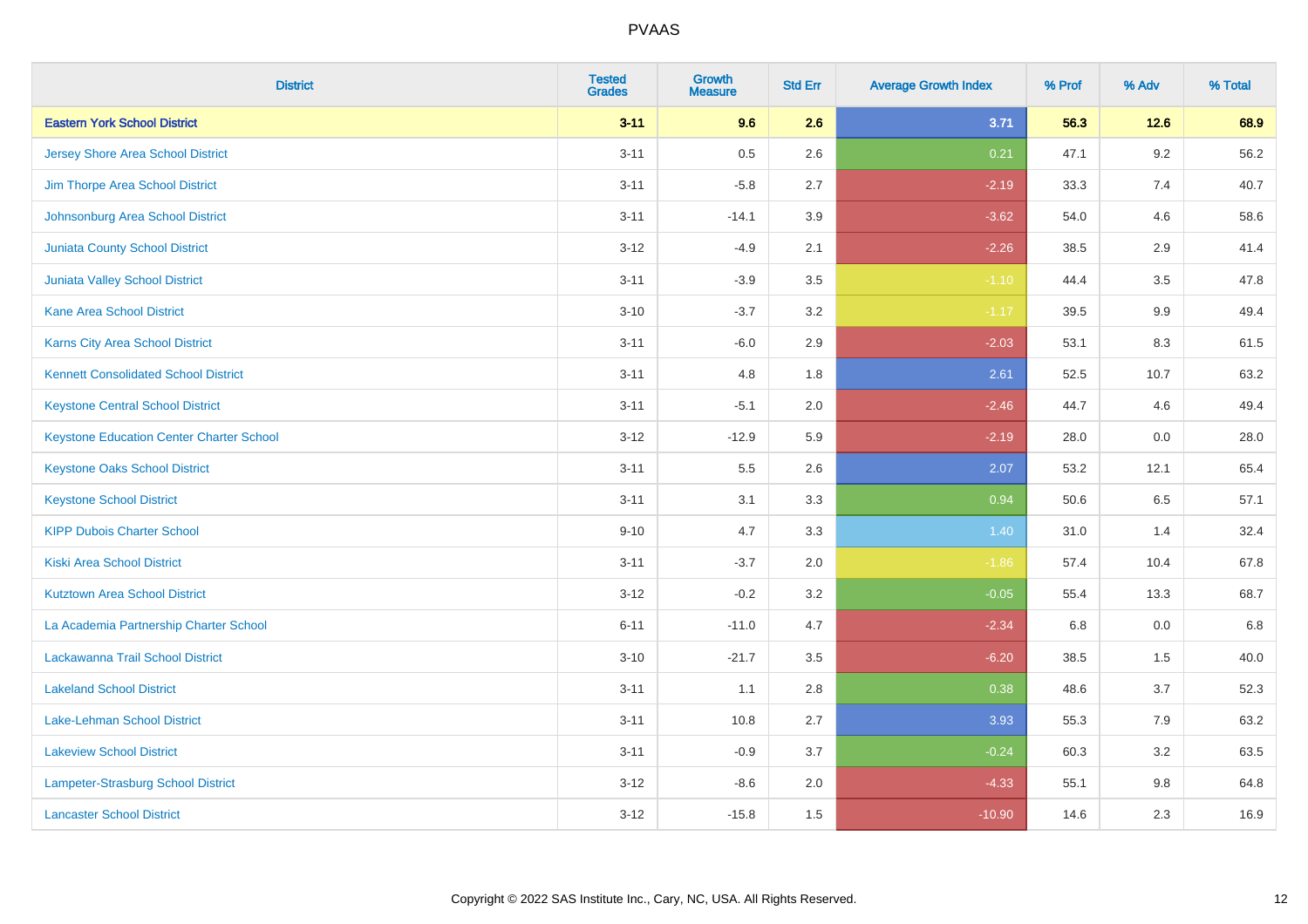| <b>District</b>                                    | <b>Tested</b><br><b>Grades</b> | Growth<br><b>Measure</b> | <b>Std Err</b> | <b>Average Growth Index</b> | % Prof | % Adv   | % Total |
|----------------------------------------------------|--------------------------------|--------------------------|----------------|-----------------------------|--------|---------|---------|
| <b>Eastern York School District</b>                | $3 - 11$                       | 9.6                      | 2.6            | 3.71                        | 56.3   | $12.6$  | 68.9    |
| <b>Laurel Highlands School District</b>            | $3 - 11$                       | 4.3                      | 2.4            | 1.81                        | 44.9   | 9.6     | 54.5    |
| <b>Laurel School District</b>                      | $3 - 11$                       | 1.8                      | 3.1            | 0.59                        | 70.1   | 2.3     | 72.4    |
| <b>Lawrence County CTC</b>                         | $10 - 11$                      | $-21.7$                  | 3.6            | $-6.05$                     | 19.8   | $0.0\,$ | 19.8    |
| <b>Lebanon School District</b>                     | $3 - 11$                       | $-1.6$                   | 1.9            | $-0.80$                     | 24.4   | 2.6     | 27.0    |
| <b>Leechburg Area School District</b>              | $3 - 11$                       | 4.4                      | 4.0            | 1.09                        | 47.8   | 19.6    | 67.4    |
| Lehigh Career & Technical Institute                | $10 - 12$                      | 5.6                      | 5.6            | 0.99                        | 78.3   | 0.0     | 78.3    |
| Lehigh Valley Academy Regional Charter School      | $3 - 11$                       | 0.7                      | 2.3            | 0.32                        | 46.3   | 5.0     | 51.4    |
| Lehigh Valley Charter High School For The Arts     | $9 - 10$                       | 7.3                      | 2.6            | 2.82                        | 62.3   | 18.2    | 80.5    |
| <b>Lehighton Area School District</b>              | $3 - 11$                       | $-1.6$                   | 2.3            | $-0.70$                     | 51.1   | 5.6     | 56.7    |
| <b>Lewisburg Area School District</b>              | $3 - 11$                       | $-2.7$                   | 2.6            | $-1.03$                     | 57.0   | 18.5    | 75.6    |
| <b>Ligonier Valley School District</b>             | $3 - 11$                       | 4.2                      | 3.1            | 1.34                        | 59.1   | 10.3    | 69.5    |
| Lincoln Leadership Academy Charter School          | $3 - 12$                       | 14.2                     | 6.4            | 2.22                        | 23.5   | 0.0     | 23.5    |
| <b>Lincoln Park Performing Arts Charter School</b> | $7 - 11$                       | 3.6                      | 2.5            | 1.42                        | 59.6   | 14.7    | 74.3    |
| <b>Line Mountain School District</b>               | $3 - 11$                       | 4.1                      | 3.2            | 1.27                        | 52.9   | 9.2     | 62.1    |
| <b>Littlestown Area School District</b>            | $3 - 11$                       | 11.4                     | 2.5            | 4.62                        | 55.2   | 10.4    | 65.6    |
| <b>Lower Dauphin School District</b>               | $3 - 11$                       | 0.6                      | 1.9            | 0.33                        | 49.2   | 12.6    | 61.8    |
| <b>Lower Merion School District</b>                | $3 - 11$                       | 19.0                     | 1.3            | 14.93                       | 55.6   | 29.9    | 85.5    |
| <b>Lower Moreland Township School District</b>     | $3 - 11$                       | 2.0                      | 2.2            | 0.95                        | 62.8   | 17.0    | 79.8    |
| <b>Loyalsock Township School District</b>          | $3 - 12$                       | 4.2                      | 2.8            | 1.47                        | 54.3   | 2.1     | 56.4    |
| <b>Mahanoy Area School District</b>                | $3 - 10$                       | $-9.0$                   | 3.6            | $-2.49$                     | 26.2   | 1.6     | 27.9    |
| <b>Manheim Central School District</b>             | $3 - 11$                       | 2.1                      | 2.1            | 1.01                        | 53.2   | 11.6    | 64.8    |
| <b>Manheim Township School District</b>            | $3 - 12$                       | $-0.9$                   | 1.6            | $-0.58$                     | 53.2   | 15.5    | 68.7    |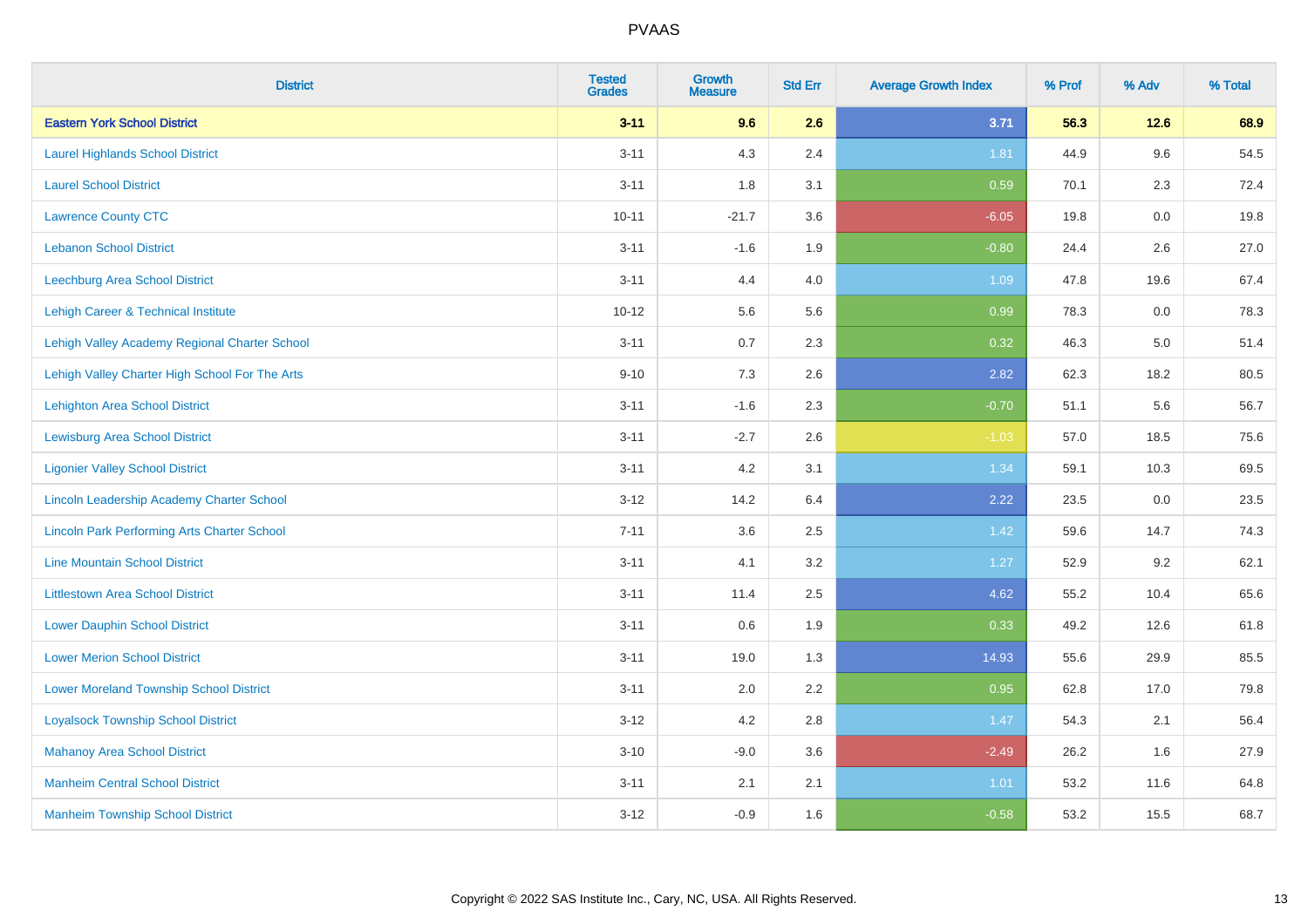| <b>District</b>                                   | <b>Tested</b><br><b>Grades</b> | <b>Growth</b><br><b>Measure</b> | <b>Std Err</b> | <b>Average Growth Index</b> | % Prof | % Adv | % Total |
|---------------------------------------------------|--------------------------------|---------------------------------|----------------|-----------------------------|--------|-------|---------|
| <b>Eastern York School District</b>               | $3 - 11$                       | 9.6                             | 2.6            | 3.71                        | 56.3   | 12.6  | 68.9    |
| <b>Marion Center Area School District</b>         | $3 - 10$                       | $-12.0$                         | 3.1            | $-3.87$                     | 33.7   | 1.1   | 34.8    |
| Maritime Academy Charter School                   | $3 - 10$                       | $-11.4$                         | 3.5            | $-3.29$                     | 15.2   | 0.0   | 15.2    |
| <b>Marple Newtown School District</b>             | $3 - 11$                       | 2.0                             | 2.4            | 0.81                        | 57.6   | 12.8  | 70.4    |
| <b>Mars Area School District</b>                  | $3 - 10$                       | 5.7                             | 2.1            | 2.75                        | 57.9   | 18.2  | 76.1    |
| <b>MaST Community Charter School</b>              | $3 - 10$                       | $-4.1$                          | 2.7            | $-1.52$                     | 44.0   | 9.5   | 53.4    |
| <b>MaST Community Charter School II</b>           | $3 - 10$                       | 4.4                             | 3.2            | 1.37                        | 28.4   | 3.4   | 31.8    |
| <b>Mastery Charter High School-Lenfest Campus</b> | $7 - 11$                       | 2.5                             | 5.7            | 0.43                        | 40.0   | 0.0   | 40.0    |
| <b>Mastery Charter School - Gratz Campus</b>      | $7 - 10$                       | $-23.9$                         | 4.5            | $-5.29$                     | 2.9    | 0.0   | 2.9     |
| <b>Mastery Charter School - Hardy Williams</b>    | $3 - 11$                       | 11.4                            | 3.4            | 3.33                        | 44.3   | 5.7   | 50.0    |
| <b>Mastery Charter School - Pickett Campus</b>    | $6 - 10$                       | 5.6                             | 5.7            | 1.00                        | 27.8   | 0.0   | 27.8    |
| Mastery Charter School - Shoemaker Campus         | $7 - 10$                       | 4.1                             | 3.0            | 1.34                        | 20.9   | 3.3   | 24.2    |
| <b>Mastery Charter School - Thomas Campus</b>     | $3 - 10$                       | 2.1                             | 6.2            | 0.33                        | 28.6   | 0.0   | 28.6    |
| <b>Mcguffey School District</b>                   | $3 - 11$                       | 2.1                             | 2.6            | 0.81                        | 57.7   | 3.1   | 60.8    |
| <b>Mckeesport Area School District</b>            | $3 - 12$                       | 9.0                             | 2.4            | 3.72                        | 31.0   | 4.5   | 35.5    |
| Mechanicsburg Area School District                | $3 - 11$                       | 5.9                             | 1.8            | 3.29                        | 57.2   | 13.7  | 70.9    |
| <b>Mercer Area School District</b>                | $3 - 11$                       | $-0.2$                          | 3.3            | $-0.06$                     | 56.0   | 8.0   | 64.0    |
| <b>Methacton School District</b>                  | $3 - 11$                       | 2.5                             | 1.7            | 1.43                        | 62.5   | 16.4  | 79.0    |
| Meyersdale Area School District                   | $3 - 11$                       | 4.2                             | 4.0            | 1.07                        | 43.1   | 6.9   | 50.0    |
| <b>Mid Valley School District</b>                 | $3 - 10$                       | $-1.7$                          | 3.0            | $-0.55$                     | 45.1   | 7.8   | 52.9    |
| <b>Middletown Area School District</b>            | $3 - 11$                       | $-5.3$                          | 2.6            | $-2.05$                     | 46.4   | 5.3   | 51.7    |
| <b>Midd-West School District</b>                  | $3 - 11$                       | 10.3                            | 2.7            | 3.80                        | 58.0   | 13.4  | 71.4    |
| <b>Mifflin County School District</b>             | $3 - 11$                       | 9.1                             | 1.7            | 5.49                        | 47.1   | 6.7   | 53.8    |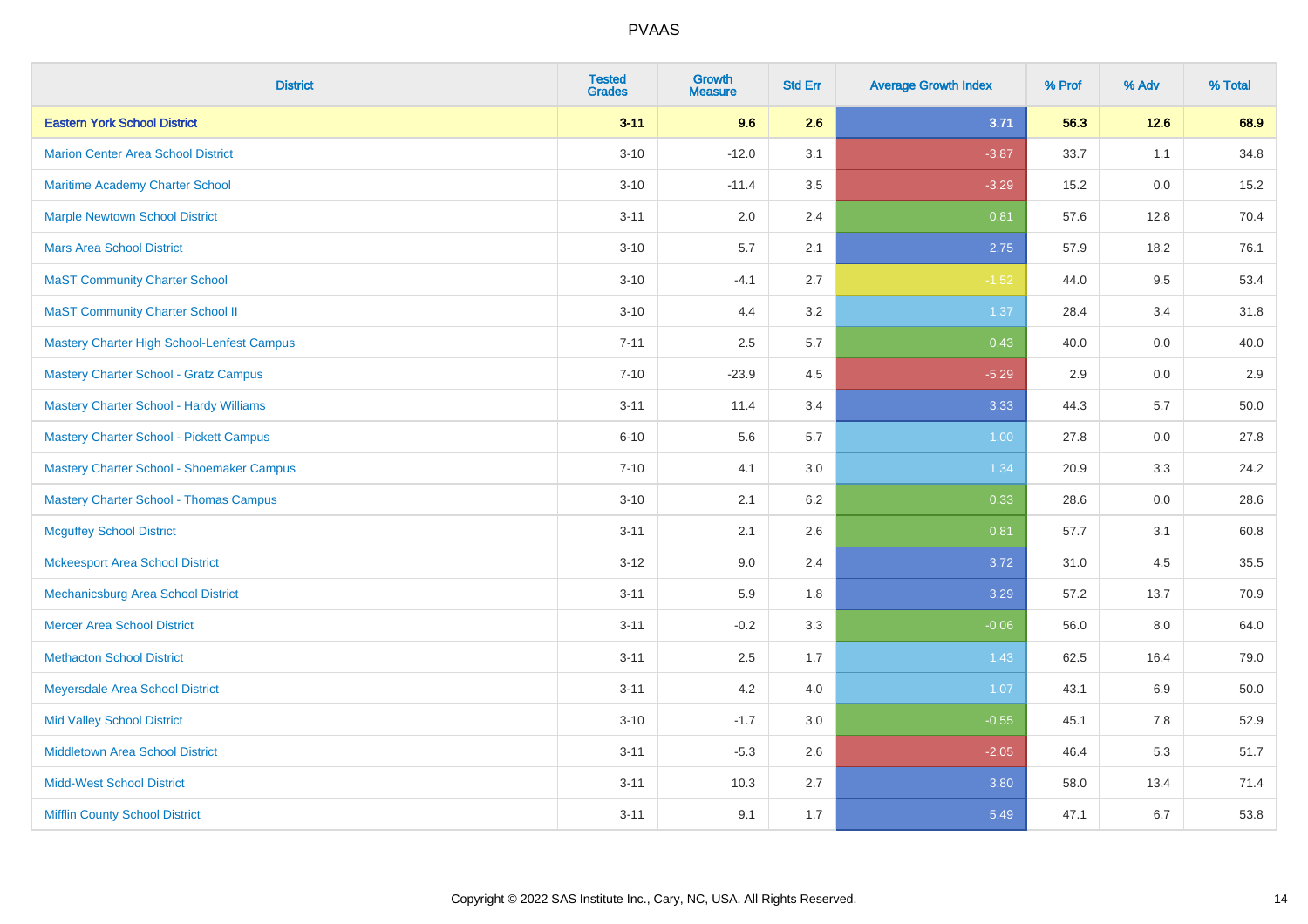| <b>District</b>                            | <b>Tested</b><br><b>Grades</b> | <b>Growth</b><br><b>Measure</b> | <b>Std Err</b> | <b>Average Growth Index</b> | % Prof | % Adv | % Total |
|--------------------------------------------|--------------------------------|---------------------------------|----------------|-----------------------------|--------|-------|---------|
| <b>Eastern York School District</b>        | $3 - 11$                       | 9.6                             | 2.6            | 3.71                        | 56.3   | 12.6  | 68.9    |
| Mifflinburg Area School District           | $3 - 11$                       | $-15.8$                         | 2.5            | $-6.30$                     | 42.4   | 4.0   | 46.4    |
| <b>Millcreek Township School District</b>  | $3 - 11$                       | 3.1                             | 1.5            | 2.06                        | 55.6   | 14.2  | 69.7    |
| <b>Millersburg Area School District</b>    | $3 - 11$                       | $6.2\,$                         | 3.8            | 1.63                        | 51.8   | 7.4   | 59.3    |
| <b>Millville Area School District</b>      | $3-12$                         | $-0.9$                          | 4.7            | $-0.18$                     | 51.4   | 5.4   | 56.8    |
| <b>Milton Area School District</b>         | $3 - 11$                       | $-8.7$                          | 2.5            | $-3.52$                     | 45.4   | 6.9   | 52.3    |
| <b>Minersville Area School District</b>    | $3 - 11$                       | $-14.4$                         | 3.7            | $-3.90$                     | 39.3   | 3.3   | 42.6    |
| <b>Mohawk Area School District</b>         | $3 - 11$                       | $-7.5$                          | 3.1            | $-2.45$                     | 49.4   | 11.0  | 60.4    |
| <b>Monessen City School District</b>       | $3 - 10$                       | 8.3                             | 4.5            | 1.85                        | 42.9   | 2.9   | 45.7    |
| <b>Moniteau School District</b>            | $3 - 11$                       | $-11.8$                         | 3.3            | $-3.56$                     | 50.0   | 6.3   | 56.3    |
| <b>Montgomery Area School District</b>     | $3 - 11$                       | 10.7                            | 3.6            | 2.96                        | 48.7   | 12.4  | 61.1    |
| <b>Montour School District</b>             | $3 - 11$                       | $-1.8$                          | 2.1            | $-0.88$                     | 61.4   | 15.1  | 76.5    |
| <b>Montoursville Area School District</b>  | $3 - 12$                       | 10.8                            | 2.5            | 4.24                        | 44.6   | 20.1  | 64.8    |
| <b>Montrose Area School District</b>       | $3 - 10$                       | $-5.5$                          | 3.0            | $-1.82$                     | 46.7   | 5.4   | 52.2    |
| <b>Moon Area School District</b>           | $3 - 11$                       | 8.2                             | 1.9            | 4.25                        | 58.7   | 18.5  | 77.2    |
| Morrisville Borough School District        | $3 - 11$                       | 4.8                             | 4.3            | 1.10                        | 30.2   | 2.3   | 32.6    |
| <b>Moshannon Valley School District</b>    | $3 - 10$                       | $-7.0$                          | 3.4            | $-2.01$                     | 48.5   | 0.0   | 48.5    |
| <b>Mount Carmel Area School District</b>   | $3 - 11$                       | $-0.6$                          | 3.1            | $-0.18$                     | 45.3   | 2.1   | 47.4    |
| <b>Mount Pleasant Area School District</b> | $3 - 11$                       | $-5.0$                          | 2.6            | $-1.93$                     | 52.6   | 0.0   | 52.6    |
| <b>Mount Union Area School District</b>    | $3 - 10$                       | $-6.1$                          | 3.1            | $-1.97$                     | 32.2   | 3.4   | 35.6    |
| <b>Mountain View School District</b>       | $3 - 11$                       | 20.9                            | 3.5            | 5.91                        | 57.8   | 20.3  | 78.1    |
| Mt Lebanon School District                 | $3 - 11$                       | $-1.0$                          | 1.5            | $-0.70$                     | 61.9   | 24.0  | 85.9    |
| <b>Muhlenberg School District</b>          | $3 - 10$                       | 4.0                             | 1.9            | 2.10                        | 34.2   | 2.6   | 36.8    |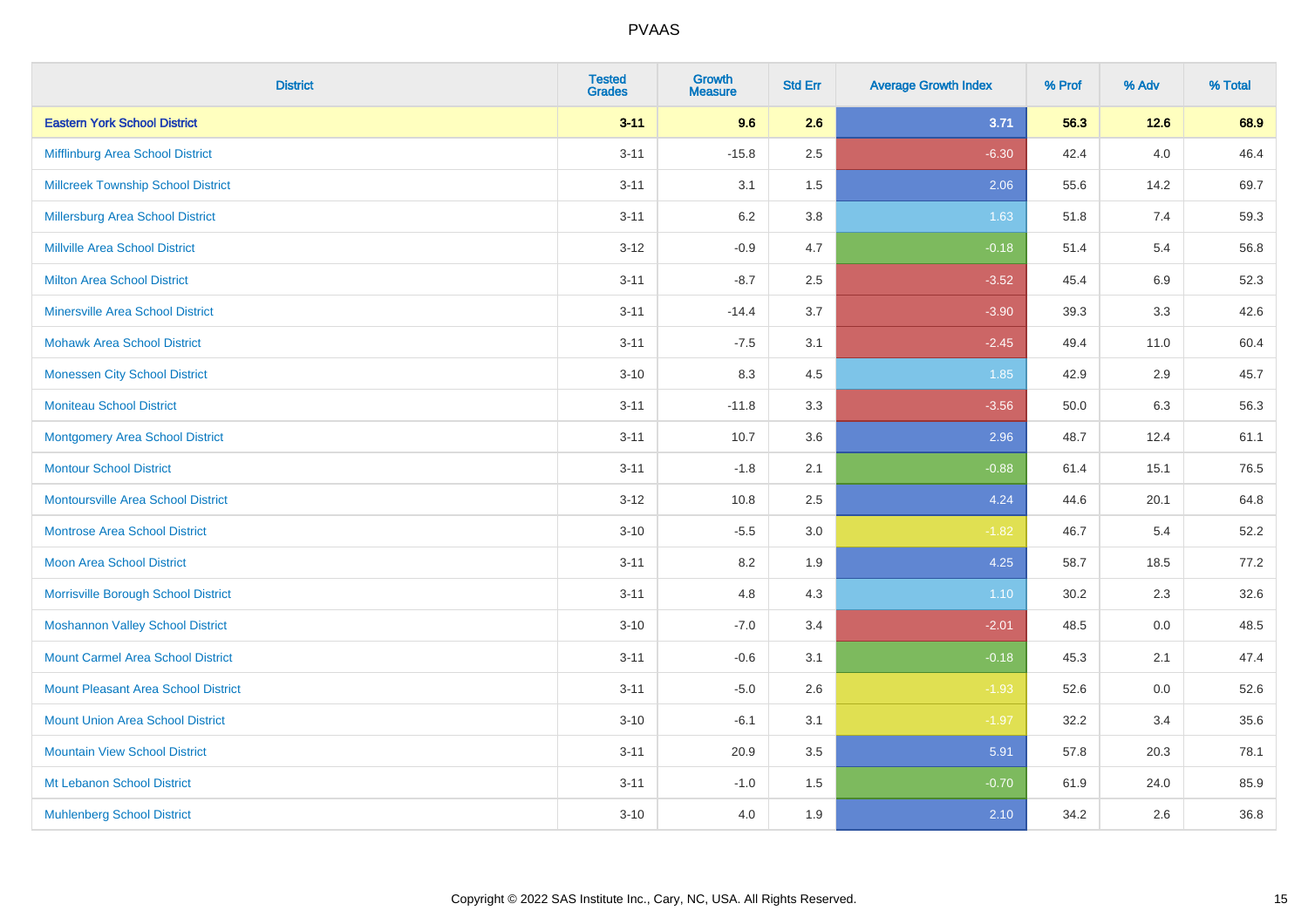| <b>District</b>                            | <b>Tested</b><br><b>Grades</b> | Growth<br><b>Measure</b> | <b>Std Err</b> | <b>Average Growth Index</b> | % Prof | % Adv  | % Total |
|--------------------------------------------|--------------------------------|--------------------------|----------------|-----------------------------|--------|--------|---------|
| <b>Eastern York School District</b>        | $3 - 11$                       | 9.6                      | 2.6            | 3.71                        | 56.3   | $12.6$ | 68.9    |
| Multicultural Academy Charter School       | $9 - 11$                       | 9.5                      | 3.5            | 2.69                        | 22.0   | 0.0    | 22.0    |
| <b>Muncy School District</b>               | $3 - 11$                       | $-8.1$                   | 3.7            | $-2.21$                     | 42.0   | 3.8    | 45.8    |
| <b>Nazareth Area School District</b>       | $3 - 11$                       | $-4.7$                   | 1.7            | $-2.82$                     | 59.2   | 9.9    | 69.0    |
| <b>Neshaminy School District</b>           | $3 - 11$                       | 4.0                      | 1.3            | 3.02                        | 58.7   | 9.5    | 68.2    |
| <b>Neshannock Township School District</b> | $3 - 10$                       | $-9.7$                   | 2.9            | $-3.34$                     | 62.4   | 5.6    | 67.9    |
| <b>New Brighton Area School District</b>   | $3 - 11$                       | 4.6                      | 3.1            | 1.47                        | 60.9   | 5.8    | 66.7    |
| <b>New Castle Area School District</b>     | $3 - 12$                       | $-6.4$                   | 2.4            | $-2.66$                     | 32.5   | 4.3    | 36.8    |
| <b>New Foundations Charter School</b>      | $3 - 11$                       | 5.4                      | 2.2            | 2.41                        | 47.2   | 2.5    | 49.8    |
| New Hope-Solebury School District          | $3 - 11$                       | 7.5                      | 2.9            | 2.57                        | 68.2   | 22.7   | 90.9    |
| New Kensington-Arnold School District      | $3 - 11$                       | $-0.4$                   | 3.8            | $-0.10$                     | 40.7   | 3.7    | 44.4    |
| <b>Newport School District</b>             | $3 - 12$                       | 1.4                      | 3.5            | 0.41                        | 51.5   | 10.3   | 61.8    |
| <b>Norristown Area School District</b>     | $3 - 12$                       | $-12.8$                  | 1.6            | $-7.98$                     | 23.5   | 2.3    | 25.7    |
| North Allegheny School District            | $3 - 11$                       | 17.4                     | 1.3            | 13.52                       | 59.5   | 28.1   | 87.6    |
| North Clarion County School District       | $3 - 12$                       | 3.7                      | 4.3            | 0.85                        | 67.5   | 15.0   | 82.5    |
| <b>North East School District</b>          | $3 - 11$                       | $-9.3$                   | 3.1            | $-3.02$                     | 62.6   | 14.4   | 77.0    |
| <b>North Hills School District</b>         | $3 - 11$                       | $-1.8$                   | 1.8            | $-0.96$                     | 59.1   | 14.1   | 73.2    |
| <b>North Penn School District</b>          | $3 - 11$                       | 9.1                      | 1.1            | 8.36                        | 55.8   | 17.0   | 72.8    |
| North Pocono School District               | $3 - 11$                       | $-2.3$                   | 3.4            | $-0.68$                     | 52.0   | 16.4   | 68.5    |
| North Schuylkill School District           | $3 - 11$                       | $-1.0$                   | 2.4            | $-0.42$                     | 41.8   | 5.1    | 46.8    |
| <b>North Star School District</b>          | $3 - 11$                       | $-8.7$                   | 3.5            | $-2.51$                     | 47.8   | 6.0    | 53.7    |
| Northampton Area School District           | $3 - 11$                       | 4.0                      | 1.6            | 2.51                        | 52.3   | 10.8   | 63.1    |
| <b>Northeast Bradford School District</b>  | $3 - 10$                       | $-3.1$                   | 4.0            | $-0.78$                     | 33.9   | 3.4    | 37.3    |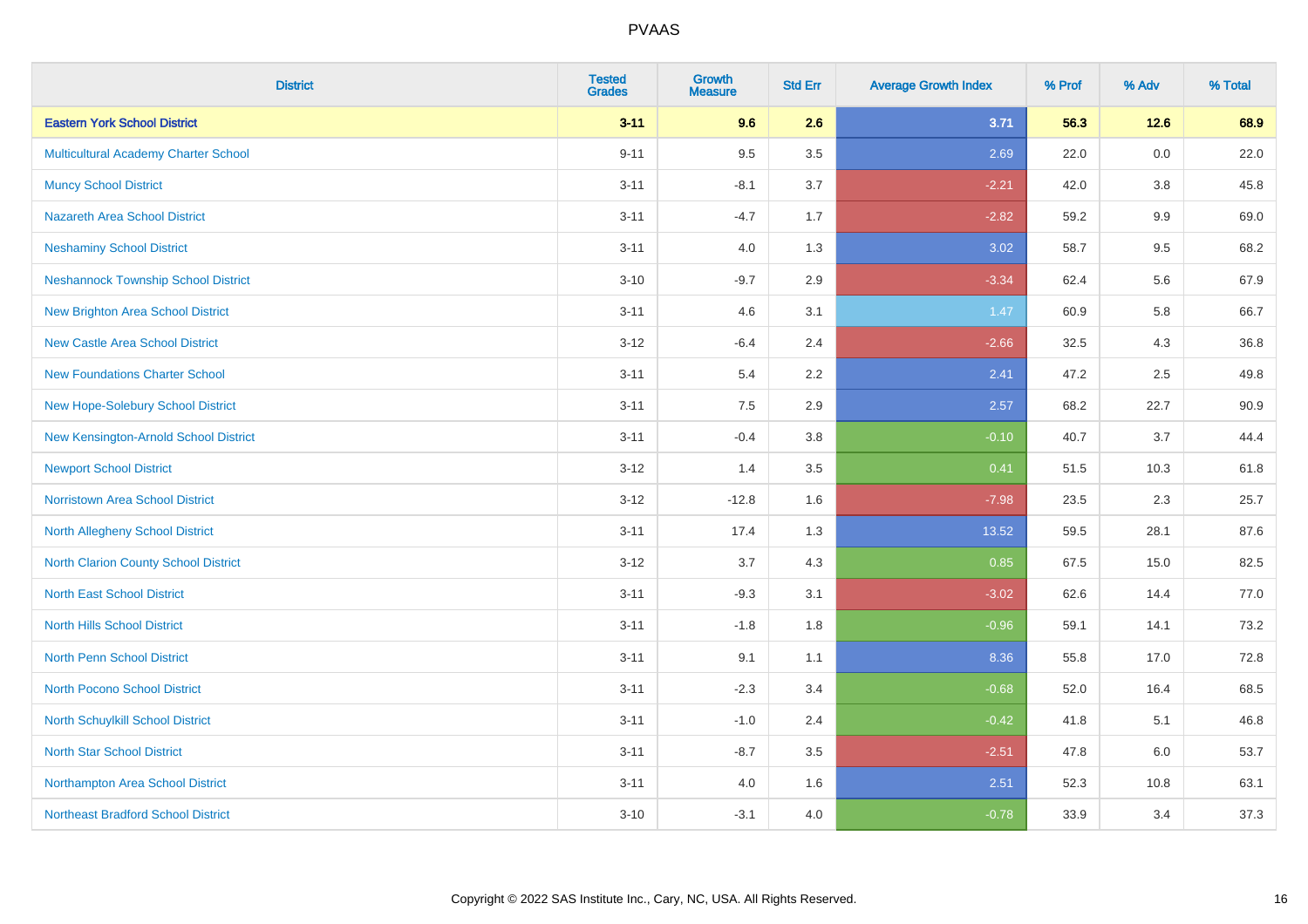| <b>District</b>                         | <b>Tested</b><br><b>Grades</b> | <b>Growth</b><br><b>Measure</b> | <b>Std Err</b> | <b>Average Growth Index</b> | % Prof | % Adv  | % Total  |
|-----------------------------------------|--------------------------------|---------------------------------|----------------|-----------------------------|--------|--------|----------|
| <b>Eastern York School District</b>     | $3 - 11$                       | 9.6                             | 2.6            | 3.71                        | 56.3   | $12.6$ | 68.9     |
| Northeastern York School District       | $3 - 11$                       | 5.9                             | 2.0            | 3.03                        | 51.1   | 16.6   | 67.6     |
| Northern Bedford County School District | $3 - 11$                       | 16.5                            | 3.6            | 4.58                        | 51.7   | 20.0   | 71.7     |
| <b>Northern Cambria School District</b> | $3 - 11$                       | 10.0                            | 3.3            | 3.04                        | 47.4   | 5.1    | 52.6     |
| Northern Lebanon School District        | $3 - 11$                       | 0.4                             | 2.5            | 0.15                        | 28.0   | 3.0    | 31.0     |
| Northern Lehigh School District         | $3 - 12$                       | $-10.4$                         | 2.7            | $-3.82$                     | 28.0   | 9.3    | 37.3     |
| <b>Northern Potter School District</b>  | $3 - 12$                       | $-13.1$                         | 4.6            | $-2.84$                     | 37.5   | 0.0    | 37.5     |
| Northern Tioga School District          | $3 - 12$                       | $-7.5$                          | 2.8            | $-2.64$                     | 54.0   | 1.2    | 55.2     |
| Northern York County School District    | $3 - 11$                       | 15.6                            | 2.0            | 7.98                        | 57.4   | 11.5   | 68.8     |
| <b>Northgate School District</b>        | $3 - 11$                       | 6.3                             | 3.6            | 1.73                        | 53.3   | 16.7   | 70.0     |
| <b>Northwest Area School District</b>   | $3 - 10$                       | $-10.0$                         | $3.8\,$        | $-2.59$                     | 34.6   | 7.3    | 41.8     |
| Northwestern Lehigh School District     | $3 - 11$                       | 2.2                             | 2.3            | 0.93                        | 53.3   | 9.7    | 63.0     |
| <b>Northwestern School District</b>     | $3 - 11$                       | $-24.9$                         | 3.5            | $-7.13$                     | 42.6   | 2.9    | 45.6     |
| <b>Norwin School District</b>           | $3 - 11$                       | 18.0                            | 1.7            | 10.37                       | 58.5   | 27.0   | 85.4     |
| Octorara Area School District           | $3 - 11$                       | 9.1                             | 2.4            | 3.82                        | 52.1   | 8.5    | 60.6     |
| Oil City Area School District           | $3 - 11$                       | $-2.9$                          | 2.6            | $-1.08$                     | 44.4   | 5.8    | $50.2\,$ |
| <b>Old Forge School District</b>        | $3 - 12$                       | $-5.9$                          | 3.4            | $-1.73$                     | 52.9   | 7.1    | 60.0     |
| <b>Oley Valley School District</b>      | $3 - 11$                       | $-0.4$                          | 2.8            | $-0.15$                     | 43.1   | 12.9   | 56.0     |
| <b>Oswayo Valley School District</b>    | $3 - 12$                       | 8.5                             | $5.0\,$        | 1.68                        | 50.0   | 16.7   | 66.7     |
| <b>Otto-Eldred School District</b>      | $3 - 11$                       | $-0.7$                          | 4.2            | $-0.15$                     | 56.2   | 6.2    | 62.5     |
| <b>Owen J Roberts School District</b>   | $3 - 11$                       | $-12.3$                         | 1.6            | $-7.61$                     | 57.0   | 11.9   | 69.0     |
| <b>Oxford Area School District</b>      | $3 - 11$                       | $-4.3$                          | 1.9            | $-2.26$                     | 41.3   | 8.0    | 49.3     |
| <b>Palisades School District</b>        | $3 - 11$                       | $-8.7$                          | 2.8            | $-3.06$                     | 53.8   | 6.7    | 60.5     |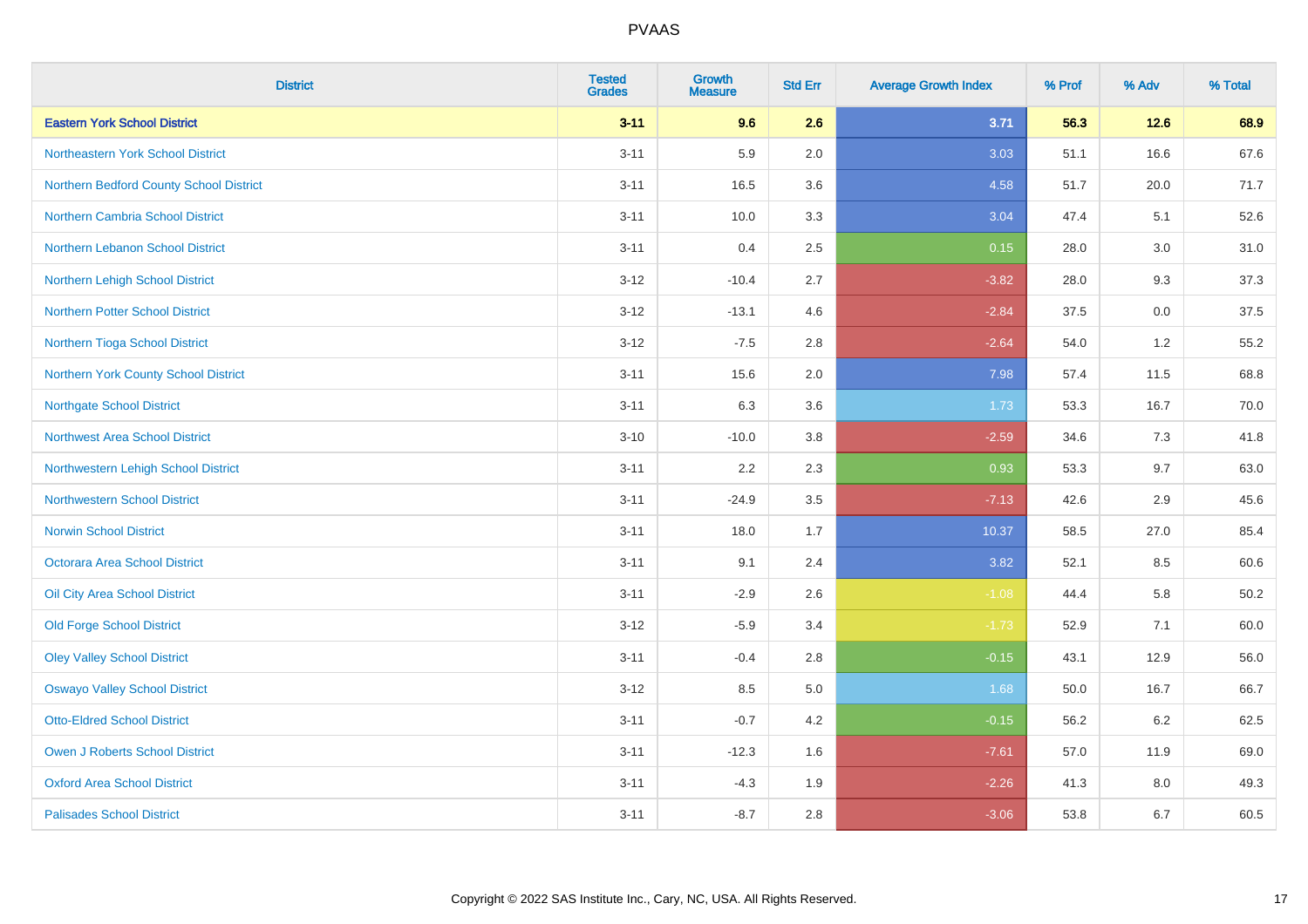| <b>District</b>                               | <b>Tested</b><br><b>Grades</b> | Growth<br><b>Measure</b> | <b>Std Err</b> | <b>Average Growth Index</b> | % Prof | % Adv   | % Total |
|-----------------------------------------------|--------------------------------|--------------------------|----------------|-----------------------------|--------|---------|---------|
| <b>Eastern York School District</b>           | $3 - 11$                       | 9.6                      | 2.6            | 3.71                        | 56.3   | $12.6$  | 68.9    |
| <b>Palmerton Area School District</b>         | $3 - 11$                       | $-1.2$                   | 3.0            | $-0.39$                     | 57.4   | $5.0\,$ | 62.4    |
| Palmyra Area School District                  | $3 - 11$                       | 5.6                      | 1.9            | 2.96                        | 56.4   | 15.6    | 72.0    |
| <b>Panther Valley School District</b>         | $3 - 12$                       | $-0.6$                   | 3.3            | $-0.19$                     | 47.9   | 4.3     | 52.1    |
| <b>Parkland School District</b>               | $3 - 11$                       | 5.3                      | 1.2            | 4.30                        | 58.0   | 22.3    | 80.4    |
| Pen Argyl Area School District                | $3 - 12$                       | 9.2                      | 2.7            | 3.46                        | 50.0   | 12.6    | 62.6    |
| <b>Penn Cambria School District</b>           | $3 - 11$                       | $-0.0$                   | 2.7            | $-0.01$                     | 61.5   | 7.7     | 69.2    |
| <b>Penn Hills School District</b>             | $3 - 11$                       | $-7.6$                   | 2.6            | $-2.94$                     | 33.1   | 0.7     | 33.8    |
| <b>Penn Manor School District</b>             | $3 - 11$                       | $-0.4$                   | 1.6            | $-0.25$                     | 51.9   | 12.6    | 64.5    |
| <b>Penncrest School District</b>              | $3 - 11$                       | $5.7\,$                  | 2.2            | 2.57                        | 47.2   | 7.1     | 54.3    |
| <b>Penn-Delco School District</b>             | $3 - 11$                       | $-6.8$                   | 1.9            | $-3.51$                     | 46.6   | 3.2     | 49.8    |
| <b>Pennridge School District</b>              | $3 - 10$                       | $-16.8$                  | 1.4            | $-11.59$                    | 46.8   | 8.0     | 54.9    |
| Penns Manor Area School District              | $3 - 12$                       | $-17.0$                  | 3.7            | $-4.52$                     | 29.7   | 3.1     | 32.8    |
| Penns Valley Area School District             | $3 - 12$                       | 14.0                     | 2.9            | 4.80                        | 41.9   | 23.1    | 65.0    |
| <b>Pennsbury School District</b>              | $3 - 11$                       | 11.7                     | 1.5            | 7.90                        | 60.1   | 21.3    | 81.3    |
| Pennsylvania Cyber Charter School             | $3 - 11$                       | 11.6                     | 1.5            | 7.54                        | 46.3   | $5.0\,$ | 51.3    |
| Pennsylvania Distance Learning Charter School | $3 - 12$                       | 9.3                      | 4.2            | 2.22                        | 42.2   | 3.1     | 45.3    |
| Pennsylvania Leadership Charter School        | $3 - 11$                       | 4.6                      | 2.2            | 2.13                        | 55.4   | 11.2    | 66.7    |
| Pennsylvania Virtual Charter School           | $3 - 11$                       | 11.8                     | 3.5            | 3.37                        | 56.5   | 11.1    | 67.6    |
| <b>Penn-Trafford School District</b>          | $3 - 11$                       | 13.4                     | 1.7            | 7.87                        | 62.3   | 21.9    | 84.2    |
| People For People Charter School              | $3 - 12$                       | 13.3                     | 5.5            | 2.43                        | 13.5   | 0.0     | 13.5    |
| <b>Pequea Valley School District</b>          | $3 - 11$                       | $-5.8$                   | 3.2            | $-1.80$                     | 39.8   | 9.1     | 48.9    |
| <b>Perkiomen Valley School District</b>       | $3 - 11$                       | $-3.5$                   | 1.6            | $-2.18$                     | 53.8   | 13.4    | 67.2    |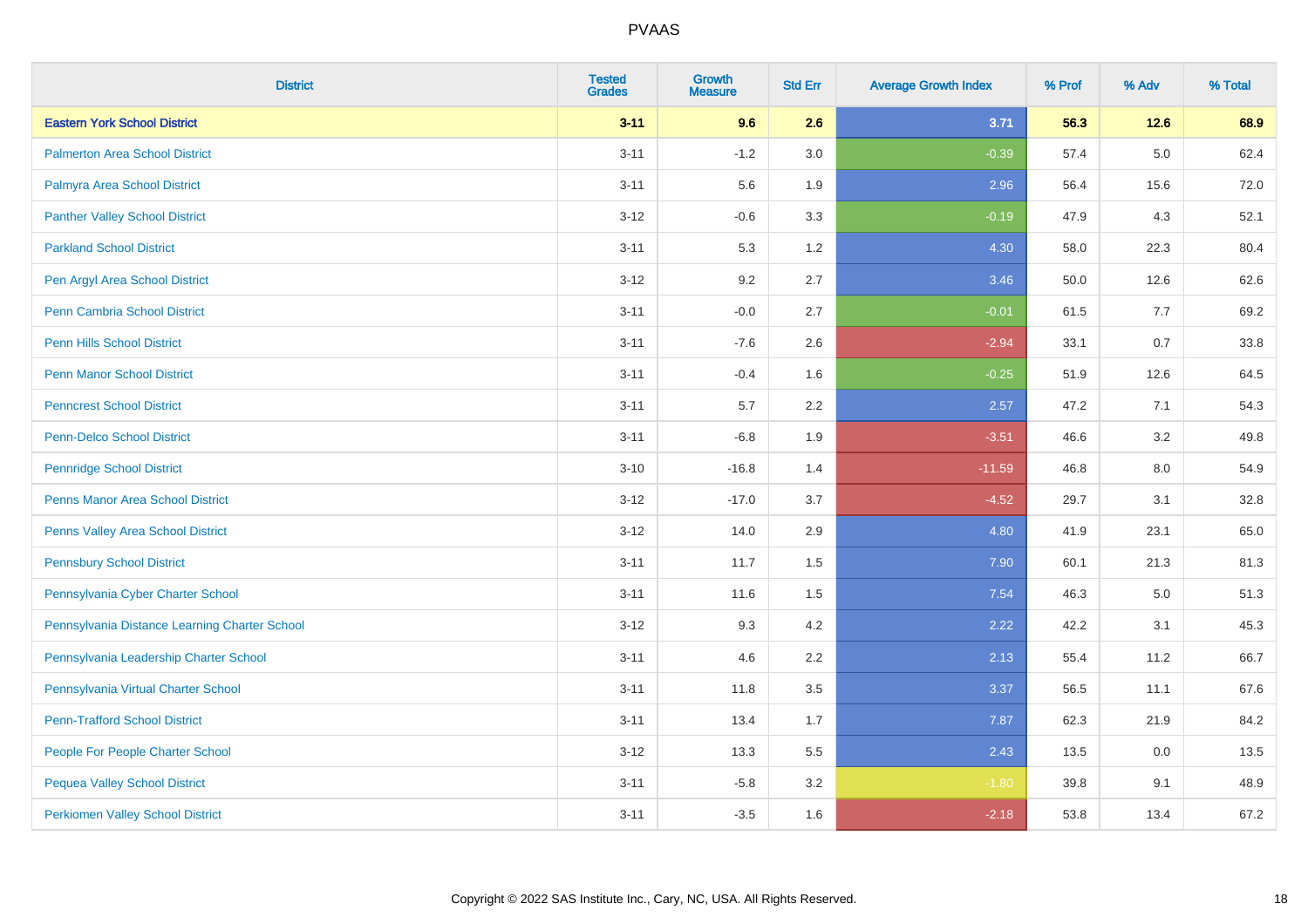| <b>District</b>                                                       | <b>Tested</b><br><b>Grades</b> | <b>Growth</b><br><b>Measure</b> | <b>Std Err</b> | <b>Average Growth Index</b> | % Prof | % Adv | % Total |
|-----------------------------------------------------------------------|--------------------------------|---------------------------------|----------------|-----------------------------|--------|-------|---------|
| <b>Eastern York School District</b>                                   | $3 - 11$                       | 9.6                             | 2.6            | 3.71                        | 56.3   | 12.6  | 68.9    |
| Perseus House Charter School Of Excellence                            | $6 - 11$                       | $-5.2$                          | 3.0            | $-1.72$                     | 16.5   | 0.0   | 16.5    |
| <b>Peters Township School District</b>                                | $3 - 11$                       | 5.0                             | 1.8            | 2.76                        | 59.8   | 26.1  | 85.9    |
| Philadelphia Academy Charter School                                   | $3 - 11$                       | $-8.9$                          | 2.9            | $-3.04$                     | 50.5   | 2.9   | 53.4    |
| Philadelphia City School District                                     | $3 - 12$                       | 7.5                             | 0.6            | 12.64                       | 38.4   | 7.0   | 45.4    |
| Philadelphia Electrical & Tech Charter High School                    | $10 - 10$                      | $-0.5$                          | 2.9            | $-0.15$                     | 8.8    | 0.0   | 8.8     |
| Philipsburg-Osceola Area School District                              | $3 - 11$                       | $-24.8$                         | 3.3            | $-7.43$                     | 19.7   | 2.6   | 22.4    |
| <b>Phoenixville Area School District</b>                              | $3 - 11$                       | $-1.7$                          | 2.1            | $-0.83$                     | 59.9   | 10.6  | 70.5    |
| <b>Pine Grove Area School District</b>                                | $3 - 11$                       | $-7.7$                          | 2.9            | $-2.66$                     | 42.3   | 7.7   | 50.0    |
| <b>Pine-Richland School District</b>                                  | $3 - 11$                       | 11.5                            | 1.8            | 6.31                        | 60.6   | 24.4  | 85.0    |
| <b>Pittsburgh School District</b>                                     | $3 - 11$                       | $-3.3$                          | 1.1            | $-3.04$                     | 33.9   | 8.2   | 42.1    |
| <b>Pittston Area School District</b>                                  | $3 - 11$                       | $-10.1$                         | 5.6            | $-1.80$                     | 38.1   | 9.5   | 47.6    |
| <b>Pleasant Valley School District</b>                                | $3 - 11$                       | 3.1                             | 2.0            | 1.57                        | 57.2   | 5.5   | 62.8    |
| <b>Plum Borough School District</b>                                   | $3 - 11$                       | $-11.3$                         | 2.2            | $-5.19$                     | 51.1   | 9.0   | 60.1    |
| <b>Pocono Mountain School District</b>                                | $3 - 12$                       | 6.8                             | 1.5            | 4.62                        | 45.8   | 5.0   | 50.7    |
| <b>Port Allegany School District</b>                                  | $3 - 11$                       | 4.4                             | 3.6            | 1.21                        | 28.1   | 9.4   | 37.5    |
| <b>Portage Area School District</b>                                   | $3 - 10$                       | $-8.1$                          | 3.6            | $-2.26$                     | 40.6   | 9.4   | 50.0    |
| <b>Pottsgrove School District</b>                                     | $3 - 11$                       | 2.8                             | 2.0            | 1.35                        | 44.0   | 10.0  | 53.9    |
| <b>Pottstown School District</b>                                      | $3 - 12$                       | $-4.0$                          | 2.4            | $-1.68$                     | 29.8   | 1.2   | 31.0    |
| <b>Pottsville Area School District</b>                                | $3 - 12$                       | 4.4                             | 2.3            | 1.94                        | 44.8   | 5.4   | 50.2    |
| Preparatory Charter School Of Mathematics, Science, Tech, And Careers | $9 - 10$                       | $-4.0$                          | 2.5            | $-1.59$                     | 15.0   | 0.0   | 15.0    |
| Propel Charter School - Braddock Hills                                | $3 - 11$                       | $-13.6$                         | 3.6            | $-3.81$                     | 9.7    | 1.6   | 11.3    |
| <b>Propel Charter School-Homestead</b>                                | $3 - 11$                       | $-11.7$                         | 4.1            | $-2.84$                     | 15.9   | 0.0   | 15.9    |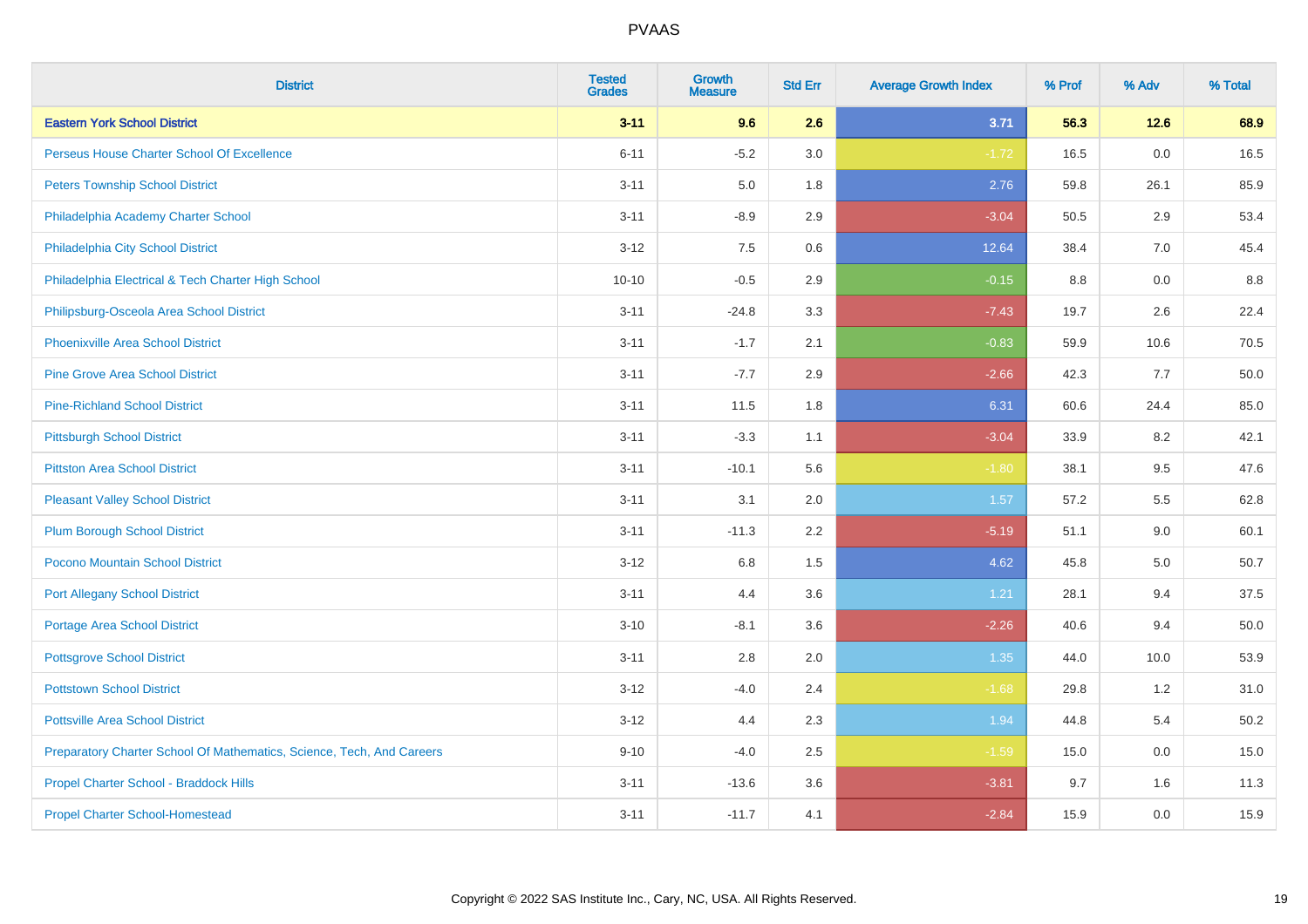| <b>District</b>                                | <b>Tested</b><br><b>Grades</b> | <b>Growth</b><br><b>Measure</b> | <b>Std Err</b> | <b>Average Growth Index</b> | % Prof | % Adv | % Total |
|------------------------------------------------|--------------------------------|---------------------------------|----------------|-----------------------------|--------|-------|---------|
| <b>Eastern York School District</b>            | $3 - 11$                       | 9.6                             | 2.6            | 3.71                        | 56.3   | 12.6  | 68.9    |
| <b>Propel Charter School-Montour</b>           | $3 - 10$                       | $-10.7$                         | 3.9            | $-2.71$                     | 13.7   | 0.0   | 13.7    |
| <b>Punxsutawney Area School District</b>       | $3 - 11$                       | 4.2                             | 2.9            | 1.45                        | 55.0   | 5.5   | 60.6    |
| <b>Purchase Line School District</b>           | $3 - 12$                       | 1.7                             | 3.5            | 0.47                        | 43.1   | 5.4   | 48.5    |
| <b>Quaker Valley School District</b>           | $3 - 11$                       | $-2.8$                          | 2.6            | $-1.08$                     | 55.2   | 13.2  | 68.4    |
| <b>Quakertown Community School District</b>    | $3 - 12$                       | $-4.4$                          | 1.6            | $-2.70$                     | 56.5   | 10.0  | 66.6    |
| <b>Radnor Township School District</b>         | $3 - 12$                       | 1.0                             | 2.1            | 0.50                        | 65.0   | 23.2  | 88.2    |
| <b>Reach Cyber Charter School</b>              | $3 - 11$                       | 8.1                             | 4.7            | 1.72                        | 42.4   | 4.6   | 47.0    |
| <b>Reading School District</b>                 | $3 - 11$                       | 10.1                            | 1.4            | 7.25                        | 24.7   | 2.4   | 27.2    |
| <b>Redbank Valley School District</b>          | $3 - 11$                       | $-9.5$                          | 3.4            | $-2.77$                     | 31.5   | 4.9   | 36.4    |
| Renaissance Academy Charter School             | $3 - 11$                       | 8.3                             | 3.3            | 2.54                        | 45.6   | 22.8  | 68.4    |
| <b>Reynolds School District</b>                | $3 - 10$                       | $0.5\,$                         | 3.4            | 0.16                        | 52.1   | 7.0   | 59.2    |
| <b>Richland School District</b>                | $3 - 11$                       | $6.7\,$                         | 2.9            | 2.33                        | 62.2   | 19.2  | 81.4    |
| <b>Ridgway Area School District</b>            | $3 - 11$                       | $-14.5$                         | 4.1            | $-3.56$                     | 49.0   | 9.8   | 58.8    |
| <b>Ridley School District</b>                  | $3 - 12$                       | 10.0                            | 1.6            | 6.10                        | 45.6   | 8.2   | 53.8    |
| <b>Ringgold School District</b>                | $3 - 11$                       | $-14.7$                         | 2.4            | $-6.04$                     | 41.5   | 7.9   | 49.4    |
| <b>Riverside Beaver County School District</b> | $3 - 11$                       | $-14.0$                         | 3.0            | $-4.64$                     | 49.4   | 8.8   | 58.2    |
| <b>Riverside School District</b>               | $3 - 11$                       | $-3.2$                          | 3.0            | $-1.09$                     | 43.0   | 9.0   | 52.0    |
| <b>Riverview School District</b>               | $3 - 11$                       | $-4.6$                          | 3.8            | $-1.20$                     | 57.9   | 15.8  | 73.7    |
| <b>Roberto Clemente Charter School</b>         | $3 - 12$                       | 2.2                             | 4.9            | 0.45                        | 27.5   | 5.0   | 32.5    |
| <b>Rochester Area School District</b>          | $3 - 11$                       | $-13.2$                         | 4.6            | $-2.89$                     | 19.5   | 1.3   | 20.8    |
| <b>Rose Tree Media School District</b>         | $3 - 10$                       | $-25.6$                         | 2.4            | $-10.76$                    | 54.8   | 6.4   | 61.2    |
| Saint Marys Area School District               | $3 - 11$                       | 7.8                             | 2.6            | 3.04                        | 57.0   | 8.2   | 65.2    |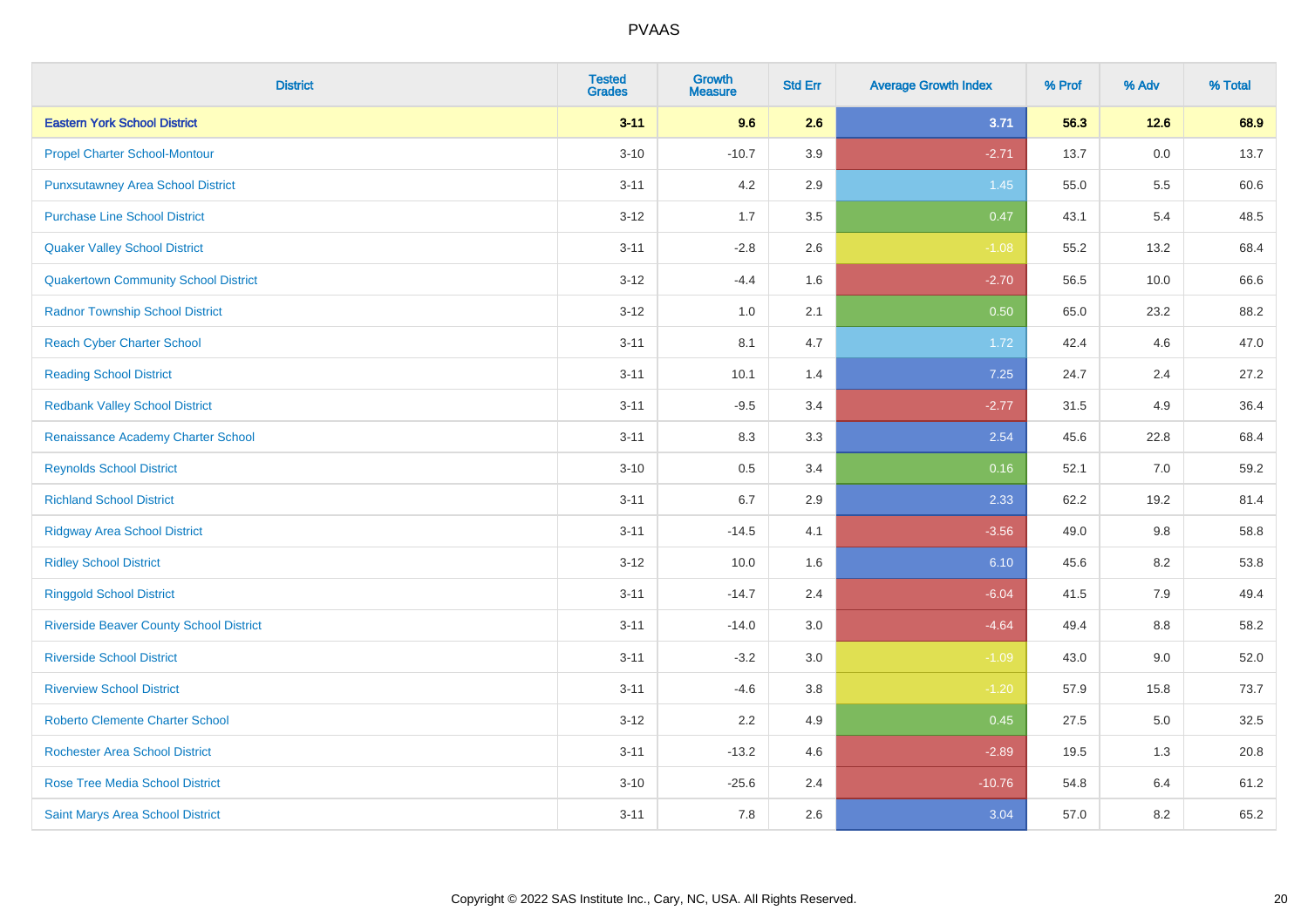| <b>District</b>                               | <b>Tested</b><br><b>Grades</b> | Growth<br><b>Measure</b> | <b>Std Err</b> | <b>Average Growth Index</b> | % Prof | % Adv | % Total |
|-----------------------------------------------|--------------------------------|--------------------------|----------------|-----------------------------|--------|-------|---------|
| <b>Eastern York School District</b>           | $3 - 11$                       | 9.6                      | 2.6            | 3.71                        | 56.3   | 12.6  | 68.9    |
| <b>Salisbury Township School District</b>     | $3 - 11$                       | 6.3                      | 3.6            | 1.77                        | 46.2   | 6.6   | 52.8    |
| Salisbury-Elk Lick School District            | $3 - 11$                       | $-13.5$                  | 5.9            | $-2.30$                     | 27.8   | 0.0   | 27.8    |
| <b>Saucon Valley School District</b>          | $3 - 11$                       | 14.7                     | 2.5            | 5.98                        | 48.7   | 20.2  | 69.0    |
| <b>Sayre Area School District</b>             | $3 - 11$                       | 11.2                     | 3.5            | 3.20                        | 52.2   | 7.5   | 59.7    |
| <b>School Lane Charter School</b>             | $3 - 11$                       | 12.4                     | 3.6            | 3.43                        | 59.1   | 9.8   | 68.9    |
| Schuylkill Haven Area School District         | $3 - 11$                       | $-15.3$                  | 3.1            | $-4.87$                     | 49.7   | 2.4   | 52.1    |
| <b>Schuylkill Valley School District</b>      | $3 - 11$                       | 1.4                      | 2.5            | 0.56                        | 55.1   | 10.2  | 65.3    |
| <b>Scranton School District</b>               | $3 - 12$                       | $-2.9$                   | 2.4            | $-1.22$                     | 45.6   | 3.6   | 49.1    |
| Selinsgrove Area School District              | $3 - 12$                       | 8.3                      | 2.3            | 3.54                        | 56.8   | 10.0  | 66.8    |
| <b>Seneca Valley School District</b>          | $3 - 11$                       | $-1.4$                   | 1.4            | $-0.99$                     | 57.2   | 11.4  | 68.6    |
| <b>Shade-Central City School District</b>     | $3 - 11$                       | $-5.9$                   | 4.6            | $-1.28$                     | 27.8   | 0.0   | 27.8    |
| <b>Shaler Area School District</b>            | $3 - 11$                       | $-0.8$                   | 1.9            | $-0.43$                     | 49.1   | 9.6   | 58.7    |
| <b>Shamokin Area School District</b>          | $3 - 11$                       | $-7.7$                   | 4.8            | $-1.60$                     | 38.1   | 3.2   | 41.3    |
| <b>Shanksville-Stonycreek School District</b> | $3 - 10$                       | 7.0                      | 5.9            | 1.20                        | 64.7   | 17.6  | 82.4    |
| <b>Sharon City School District</b>            | $3 - 11$                       | 4.9                      | 2.6            | 1.87                        | 48.2   | 5.3   | 53.4    |
| <b>Sharpsville Area School District</b>       | $3 - 11$                       | $-1.4$                   | 3.5            | $-0.40$                     | 55.2   | 13.4  | 68.7    |
| <b>Shenandoah Valley School District</b>      | $3 - 11$                       | 9.7                      | 3.9            | 2.49                        | 28.3   | 5.0   | 33.3    |
| Shenango Area School District                 | $3 - 11$                       | $-2.6$                   | 3.3            | $-0.79$                     | 50.6   | 13.9  | 64.6    |
| <b>Shikellamy School District</b>             | $3 - 10$                       | $-22.3$                  | 2.5            | $-8.92$                     | 33.3   | 6.1   | 39.5    |
| <b>Shippensburg Area School District</b>      | $3 - 11$                       | 9.3                      | 1.9            | 4.84                        | 53.1   | 10.2  | 63.3    |
| <b>Slippery Rock Area School District</b>     | $3 - 11$                       | $-6.3$                   | 2.5            | $-2.51$                     | 56.2   | 9.5   | 65.7    |
| <b>Smethport Area School District</b>         | $3 - 12$                       | 0.6                      | 3.9            | 0.15                        | 37.0   | 1.8   | 38.9    |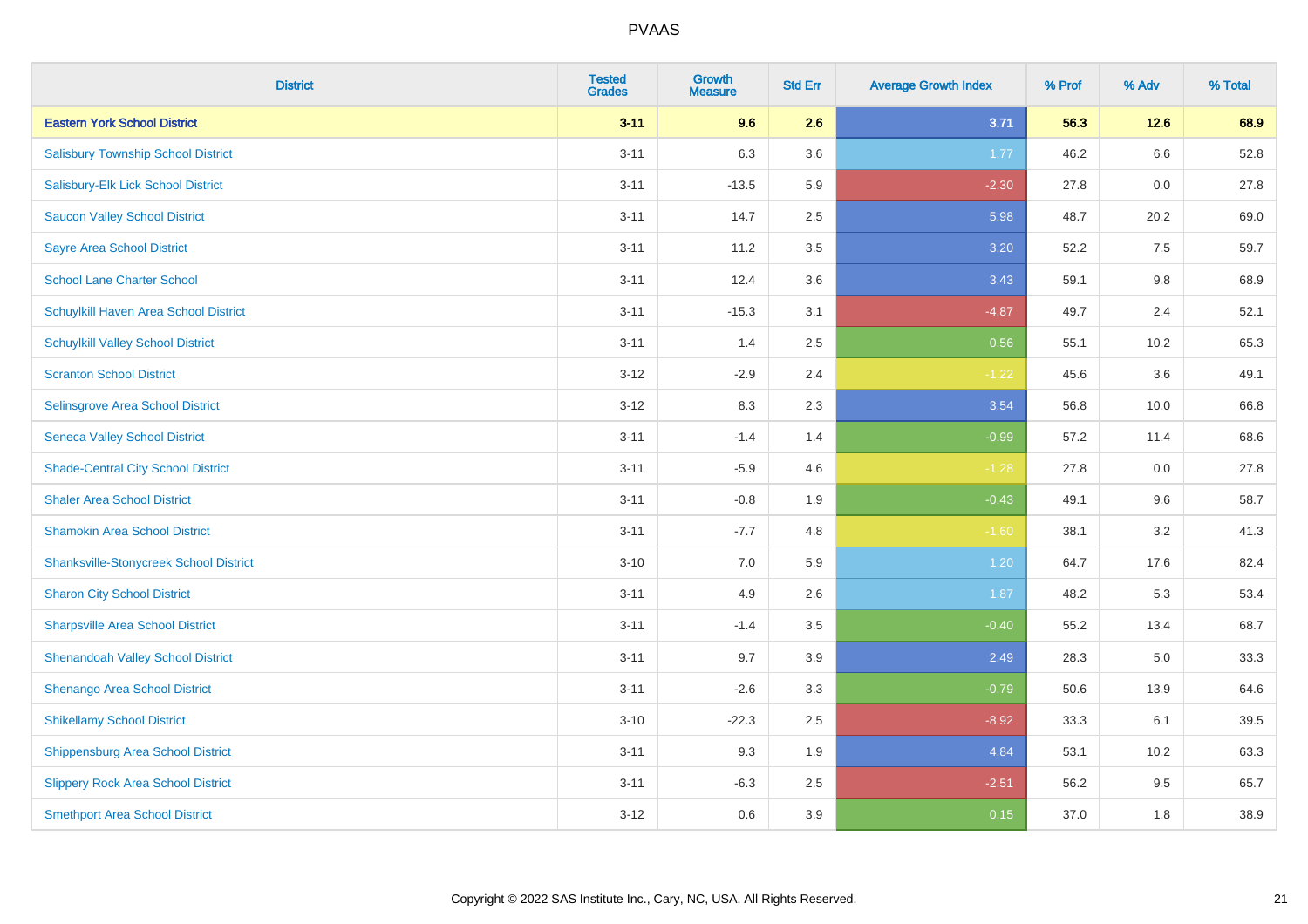| <b>District</b>                            | <b>Tested</b><br><b>Grades</b> | <b>Growth</b><br><b>Measure</b> | <b>Std Err</b> | <b>Average Growth Index</b> | % Prof | % Adv | % Total |
|--------------------------------------------|--------------------------------|---------------------------------|----------------|-----------------------------|--------|-------|---------|
| <b>Eastern York School District</b>        | $3 - 11$                       | 9.6                             | 2.6            | 3.71                        | 56.3   | 12.6  | 68.9    |
| <b>Solanco School District</b>             | $3 - 11$                       | $-11.0$                         | 2.0            | $-5.55$                     | 41.6   | 4.5   | 46.1    |
| <b>Somerset Area School District</b>       | $3 - 11$                       | $-4.4$                          | 2.3            | $-1.93$                     | 44.4   | 14.9  | 59.3    |
| <b>Souderton Area School District</b>      | $3 - 11$                       | 12.4                            | 1.5            | 8.28                        | 61.7   | 15.2  | 76.9    |
| South Allegheny School District            | $3 - 11$                       | $-8.8$                          | 3.2            | $-2.70$                     | 40.5   | 0.0   | 40.5    |
| <b>South Butler County School District</b> | $3 - 10$                       | 3.9                             | 2.5            | 1.54                        | 53.1   | 16.6  | 69.7    |
| <b>South Eastern School District</b>       | $3 - 11$                       | 0.9                             | 2.4            | 0.39                        | 54.8   | 6.6   | 61.4    |
| South Fayette Township School District     | $3 - 11$                       | 1.7                             | 2.0            | 0.88                        | 61.0   | 26.5  | 87.6    |
| <b>South Park School District</b>          | $3 - 11$                       | $-11.3$                         | 2.7            | $-4.23$                     | 53.5   | 13.7  | 67.3    |
| South Side Area School District            | $3 - 11$                       | $-1.6$                          | 3.3            | $-0.48$                     | 50.0   | 6.8   | 56.8    |
| South Western School District              | $3-12$                         | 3.9                             | 1.9            | 2.08                        | 60.2   | 8.1   | 68.3    |
| South Williamsport Area School District    | $3 - 10$                       | $-5.7$                          | 2.5            | $-2.30$                     | 45.5   | 4.5   | 50.0    |
| Southeastern Greene School District        | $3 - 10$                       | 3.3                             | 4.6            | 0.72                        | 57.6   | 6.1   | 63.6    |
| Southern Columbia Area School District     | $3 - 11$                       | $-14.6$                         | 3.0            | $-4.92$                     | 55.0   | 4.0   | 59.0    |
| <b>Southern Fulton School District</b>     | $3 - 11$                       | $-23.7$                         | 4.4            | $-5.37$                     | 34.2   | 10.5  | 44.7    |
| Southern Huntingdon County School District | $3 - 11$                       | $-12.9$                         | 3.2            | $-3.98$                     | 32.5   | 2.5   | 35.0    |
| Southern Lehigh School District            | $3 - 11$                       | $-0.4$                          | 2.3            | $-0.17$                     | 66.1   | 11.9  | 78.0    |
| Southern Tioga School District             | $3 - 11$                       | $-11.5$                         | 2.7            | $-4.25$                     | 47.8   | 6.4   | 54.3    |
| Southern York County School District       | $3 - 11$                       | 14.2                            | 2.1            | 6.91                        | 55.1   | 18.1  | 73.1    |
| <b>Southmoreland School District</b>       | $3 - 11$                       | $-8.3$                          | 3.6            | $-2.32$                     | 56.8   | 7.2   | 64.0    |
| <b>Spring Cove School District</b>         | $3 - 11$                       | 3.4                             | 2.5            | 1.33                        | 47.8   | 12.7  | 60.4    |
| <b>Spring Grove Area School District</b>   | $3 - 11$                       | 5.6                             | 2.1            | 2.68                        | 55.1   | 15.0  | 70.1    |
| <b>Springfield School District</b>         | $3 - 11$                       | 13.8                            | 1.7            | 7.99                        | 60.9   | 21.5  | 82.4    |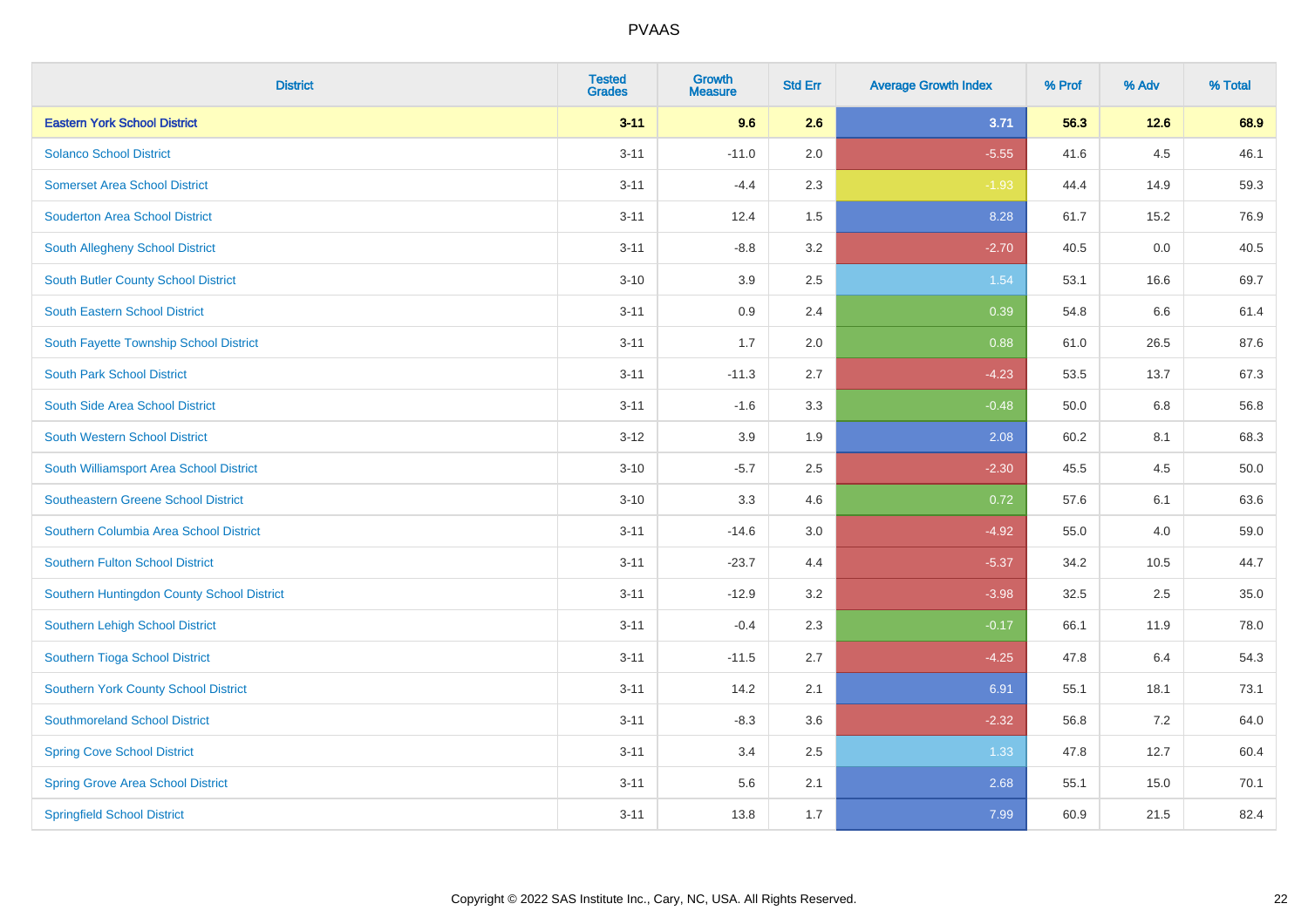| <b>District</b>                              | <b>Tested</b><br><b>Grades</b> | <b>Growth</b><br><b>Measure</b> | <b>Std Err</b> | <b>Average Growth Index</b> | % Prof | % Adv   | % Total |
|----------------------------------------------|--------------------------------|---------------------------------|----------------|-----------------------------|--------|---------|---------|
| <b>Eastern York School District</b>          | $3 - 11$                       | 9.6                             | 2.6            | 3.71                        | 56.3   | 12.6    | 68.9    |
| <b>Springfield Township School District</b>  | $3 - 11$                       | $-18.9$                         | 3.2            | $-5.88$                     | 62.6   | $3.6\,$ | 66.3    |
| <b>Spring-Ford Area School District</b>      | $3 - 11$                       | 6.0                             | 1.3            | 4.46                        | 60.8   | 16.5    | 77.4    |
| <b>State College Area School District</b>    | $3 - 11$                       | 20.5                            | 1.4            | 14.33                       | 58.0   | 25.9    | 84.0    |
| <b>Steel Valley School District</b>          | $3 - 11$                       | 6.5                             | 3.4            | 1.89                        | 50.7   | 5.6     | 56.3    |
| <b>Steelton-Highspire School District</b>    | $3 - 11$                       | $-11.8$                         | 3.5            | $-3.40$                     | 14.5   | 0.0     | 14.5    |
| <b>Sto-Rox School District</b>               | $3 - 10$                       | 6.6                             | 3.7            | 1.80                        | 13.4   | 0.0     | 13.4    |
| <b>Stroudsburg Area School District</b>      | $3 - 11$                       | 5.5                             | 1.9            | 2.88                        | 48.1   | 4.2     | 52.3    |
| <b>Sugar Valley Rural Charter School</b>     | $3 - 11$                       | $-11.0$                         | 4.5            | $-2.46$                     | 14.9   | 0.0     | 14.9    |
| <b>Sullivan County School District</b>       | $3 - 10$                       | $-4.0$                          | 4.4            | $-0.90$                     | 66.7   | $2.6\,$ | 69.2    |
| <b>Susquehanna Community School District</b> | $3 - 11$                       | $-2.8$                          | 4.2            | $-0.66$                     | 49.4   | 6.9     | 56.3    |
| Susquehanna Township School District         | $3 - 12$                       | $-5.8$                          | 2.7            | $-2.17$                     | 36.0   | 5.6     | 41.6    |
| <b>Susquenita School District</b>            | $3 - 11$                       | $-0.1$                          | 2.8            | $-0.01$                     | 47.7   | 10.1    | 57.8    |
| <b>Tacony Academy Charter School</b>         | $3 - 11$                       | $-14.7$                         | 3.0            | $-4.82$                     | 22.4   | 1.8     | 24.1    |
| <b>Tamaqua Area School District</b>          | $3 - 12$                       | $-8.2$                          | 2.5            | $-3.24$                     | 44.5   | 1.9     | 46.4    |
| <b>Tech Freire Charter School</b>            | $9 - 11$                       | 9.3                             | 2.9            | 3.26                        | 18.0   | 1.1     | 19.1    |
| The New Academy Charter School               | $8 - 11$                       | $-10.4$                         | 5.2            | $-2.00$                     | 0.0    | 0.0     | $0.0\,$ |
| <b>Tidioute Community Charter School</b>     | $3 - 11$                       | 5.7                             | 5.1            | 1.11                        | 34.4   | 21.9    | 56.2    |
| <b>Titusville Area School District</b>       | $3 - 11$                       | $-13.2$                         | 2.6            | $-4.99$                     | 43.2   | 4.8     | 48.0    |
| <b>Towanda Area School District</b>          | $3 - 11$                       | 4.0                             | 2.8            | 1.44                        | 39.4   | 6.6     | 46.0    |
| <b>Trinity Area School District</b>          | $3 - 11$                       | $-5.4$                          | 2.0            | $-2.71$                     | 48.3   | 11.8    | 60.1    |
| <b>Tri-Valley School District</b>            | $3 - 10$                       | $-6.4$                          | 4.1            | $-1.57$                     | 37.0   | 4.4     | 41.3    |
| <b>Troy Area School District</b>             | $3 - 10$                       | $-4.3$                          | 3.4            | $-1.26$                     | 43.2   | 5.7     | 48.9    |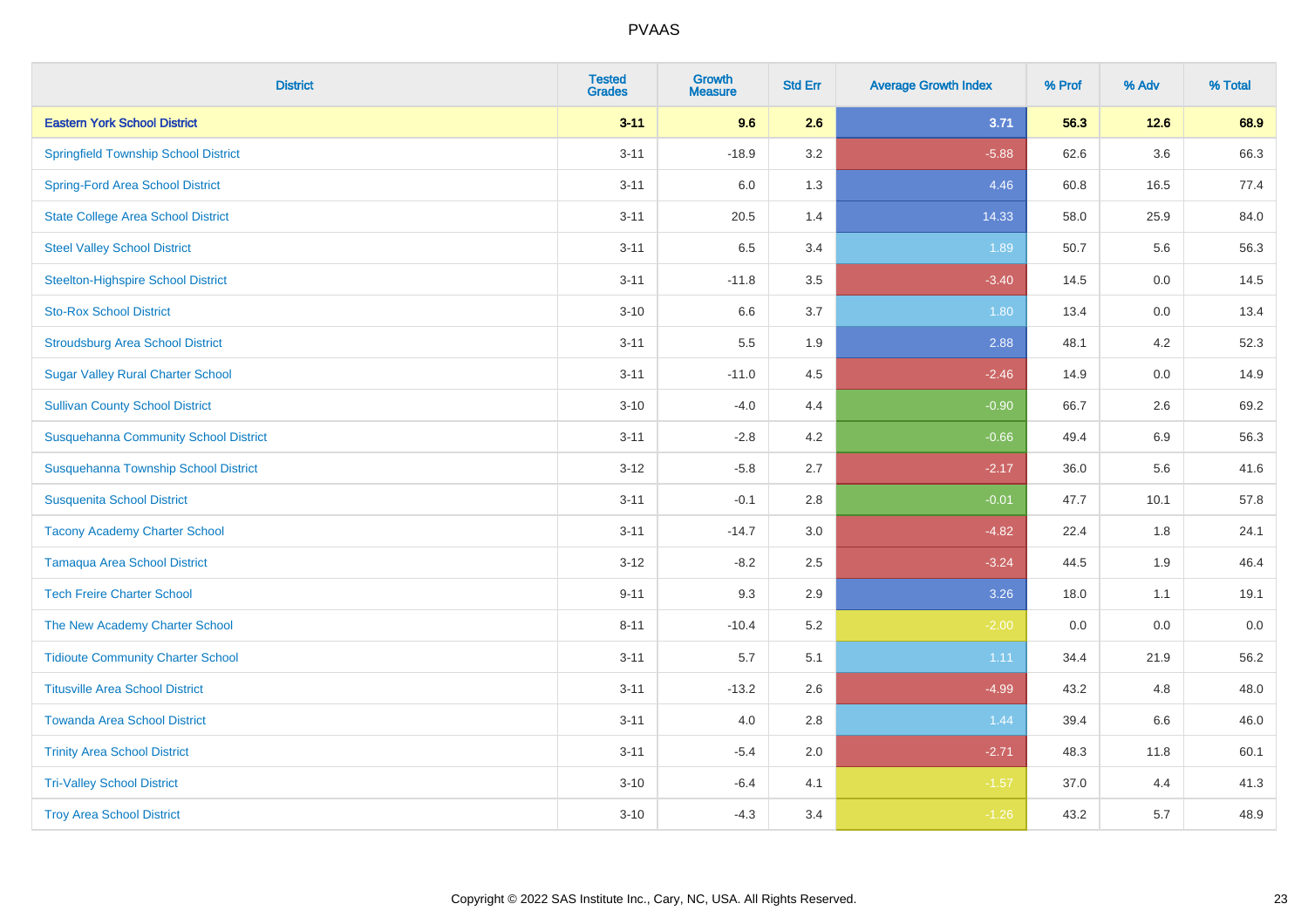| <b>District</b>                                | <b>Tested</b><br><b>Grades</b> | <b>Growth</b><br><b>Measure</b> | <b>Std Err</b> | <b>Average Growth Index</b> | % Prof | % Adv | % Total |
|------------------------------------------------|--------------------------------|---------------------------------|----------------|-----------------------------|--------|-------|---------|
| <b>Eastern York School District</b>            | $3 - 11$                       | 9.6                             | 2.6            | 3.71                        | 56.3   | 12.6  | 68.9    |
| <b>Tulpehocken Area School District</b>        | $3-12$                         | $-13.7$                         | 2.8            | $-4.81$                     | 36.7   | 2.8   | 39.4    |
| <b>Tunkhannock Area School District</b>        | $3 - 11$                       | 2.3                             | 2.2            | 1.01                        | 44.9   | 9.6   | 54.6    |
| <b>Turkeyfoot Valley Area School District</b>  | $3 - 12$                       | $-4.3$                          | 5.6            | $-0.76$                     | 22.0   | 5.1   | 27.1    |
| <b>Tuscarora School District</b>               | $3 - 11$                       | $-0.6$                          | 2.3            | $-0.27$                     | 45.1   | 8.1   | 53.2    |
| <b>Tussey Mountain School District</b>         | $3 - 12$                       | 1.5                             | 3.7            | 0.40                        | 38.6   | 1.8   | 40.4    |
| <b>Twin Valley School District</b>             | $3 - 12$                       | $-3.6$                          | 2.1            | $-1.69$                     | 49.6   | 7.1   | 56.8    |
| <b>Tyrone Area School District</b>             | $3 - 12$                       | 19.7                            | 2.5            | 7.87                        | 60.4   | 16.7  | 77.1    |
| <b>Union Area School District</b>              | $3 - 11$                       | 1.9                             | 4.3            | 0.44                        | 61.5   | 0.0   | 61.5    |
| <b>Union City Area School District</b>         | $3 - 12$                       | $-10.2$                         | 3.6            | $-2.87$                     | 42.9   | 3.2   | 46.0    |
| <b>Union School District</b>                   | $3 - 12$                       | 2.3                             | 4.2            | 0.54                        | 32.6   | 7.0   | 39.5    |
| <b>Uniontown Area School District</b>          | $3 - 11$                       | $6.0\,$                         | 3.2            | 1.87                        | 62.4   | 5.9   | 68.2    |
| <b>Unionville-Chadds Ford School District</b>  | $3 - 11$                       | 17.1                            | 3.1            | 5.51                        | 68.1   | 13.2  | 81.3    |
| <b>United School District</b>                  | $3 - 11$                       | 2.1                             | 3.4            | 0.63                        | 60.3   | 6.6   | 66.9    |
| <b>Universal Audenried Charter School</b>      | $9 - 11$                       | $-5.8$                          | 2.4            | $-2.40$                     | 14.6   | 0.0   | 14.6    |
| <b>Upper Adams School District</b>             | $3 - 11$                       | 1.3                             | 2.9            | 0.47                        | 55.2   | 8.6   | 63.8    |
| <b>Upper Darby School District</b>             | $3 - 12$                       | 6.9                             | 1.5            | 4.62                        | 45.0   | 6.7   | 51.7    |
| <b>Upper Dauphin Area School District</b>      | $3 - 11$                       | $-6.3$                          | 3.2            | $-1.98$                     | 37.4   | 4.8   | 42.2    |
| <b>Upper Dublin School District</b>            | $3 - 12$                       | 15.4                            | 1.8            | 8.53                        | 60.8   | 24.8  | 85.6    |
| <b>Upper Merion Area School District</b>       | $3 - 11$                       | 15.3                            | 2.0            | 7.62                        | 59.3   | 19.3  | 78.6    |
| <b>Upper Moreland Township School District</b> | $3 - 11$                       | $-5.0$                          | 2.2            | $-2.31$                     | 57.9   | 4.0   | 61.9    |
| <b>Upper Perkiomen School District</b>         | $3 - 11$                       | 22.1                            | 2.1            | 10.74                       | 57.7   | 13.2  | 70.9    |
| <b>Upper Saint Clair School District</b>       | $3 - 11$                       | 18.5                            | 1.7            | 10.65                       | 61.8   | 30.1  | 91.9    |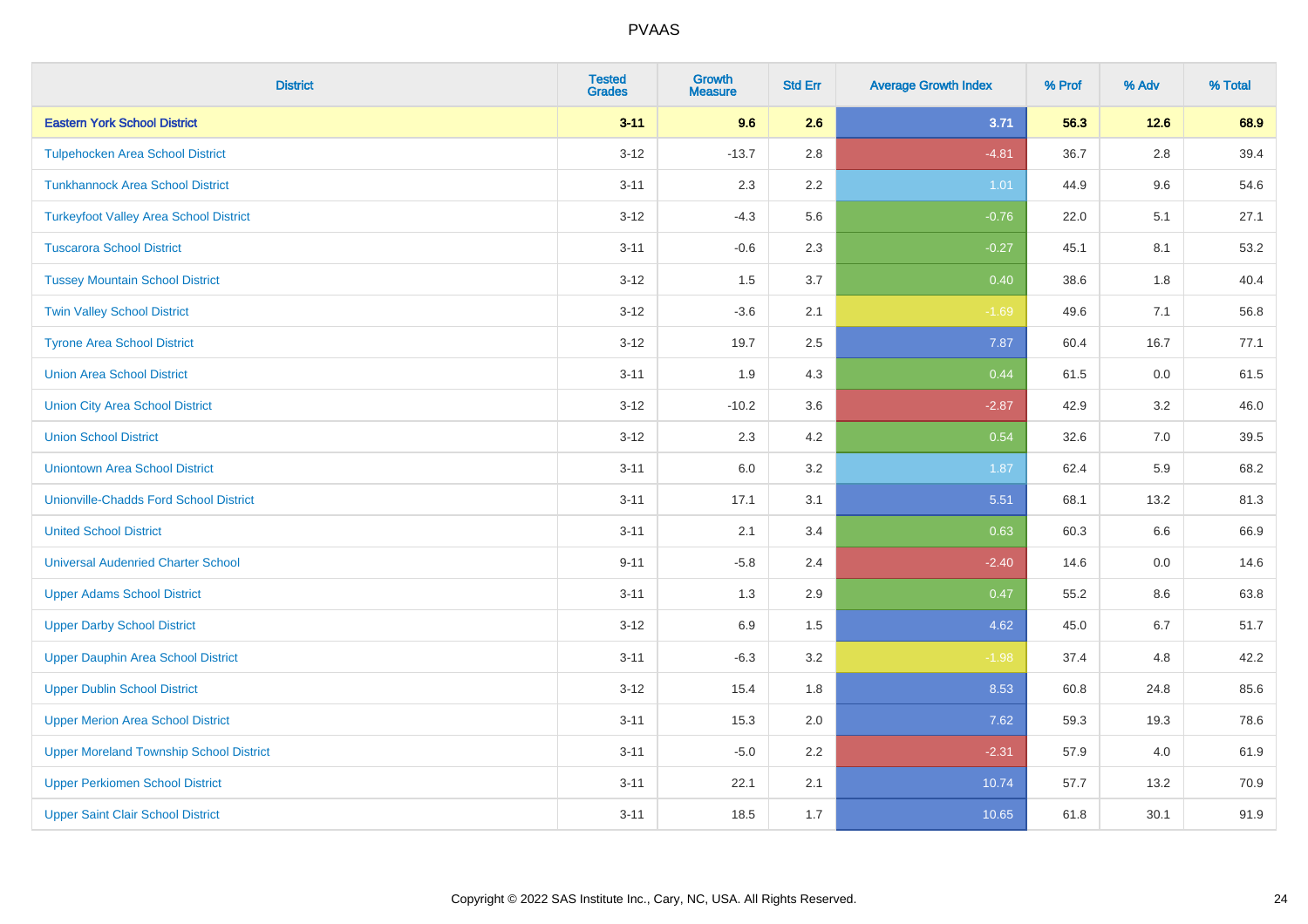| <b>District</b>                               | <b>Tested</b><br><b>Grades</b> | <b>Growth</b><br><b>Measure</b> | <b>Std Err</b> | <b>Average Growth Index</b> | % Prof | % Adv | % Total |
|-----------------------------------------------|--------------------------------|---------------------------------|----------------|-----------------------------|--------|-------|---------|
| <b>Eastern York School District</b>           | $3 - 11$                       | 9.6                             | 2.6            | 3.71                        | 56.3   | 12.6  | 68.9    |
| Urban Pathways 6-12 Charter School            | $6 - 11$                       | 4.8                             | 6.4            | 0.75                        | 28.6   | 0.0   | 28.6    |
| <b>Valley Grove School District</b>           | $3 - 10$                       | $-3.7$                          | 3.7            | $-1.01$                     | 51.2   | 6.1   | 57.3    |
| <b>Valley View School District</b>            | $3 - 11$                       | 18.1                            | 2.4            | 7.42                        | 53.7   | 14.7  | 68.4    |
| <b>Wallenpaupack Area School District</b>     | $3 - 11$                       | $-7.1$                          | 2.3            | $-3.09$                     | 40.8   | 2.4   | 43.1    |
| <b>Wallingford-Swarthmore School District</b> | $3 - 10$                       | 0.9                             | 2.4            | 0.38                        | 64.4   | 22.7  | 87.1    |
| <b>Warren County School District</b>          | $3 - 11$                       | $-0.1$                          | 1.8            | $-0.06$                     | 37.2   | 5.3   | 42.6    |
| <b>Warrior Run School District</b>            | $3 - 11$                       | 4.6                             | 3.0            | 1.51                        | 40.9   | 8.1   | 49.0    |
| <b>Warwick School District</b>                | $3 - 11$                       | 5.2                             | 1.9            | 2.76                        | 46.4   | 17.0  | 63.3    |
| <b>Washington School District</b>             | $3 - 11$                       | $-4.9$                          | 2.8            | $-1.76$                     | 30.1   | 2.4   | 32.5    |
| <b>Wattsburg Area School District</b>         | $3 - 11$                       | 6.5                             | 2.7            | 2.43                        | 42.7   | 7.6   | 50.3    |
| <b>Wayne Highlands School District</b>        | $3 - 11$                       | 7.8                             | 2.4            | 3.23                        | 52.3   | 13.1  | 65.4    |
| <b>Waynesboro Area School District</b>        | $3 - 12$                       | $-6.1$                          | 1.9            | $-3.20$                     | 50.0   | 6.8   | 56.8    |
| <b>Wellsboro Area School District</b>         | $3 - 11$                       | $-12.4$                         | 3.0            | $-4.11$                     | 49.2   | 11.9  | 61.1    |
| <b>West Allegheny School District</b>         | $3 - 12$                       | 4.0                             | 2.1            | 1.96                        | 63.1   | 15.7  | 78.8    |
| <b>West Branch Area School District</b>       | $3 - 11$                       | 0.2                             | 3.8            | 0.05                        | 47.2   | 1.9   | 49.1    |
| <b>West Chester Area School District</b>      | $3 - 11$                       | 12.6                            | 1.2            | 10.38                       | 66.8   | 20.2  | 87.0    |
| <b>West Greene School District</b>            | $3 - 11$                       | $-4.5$                          | 4.3            | $-1.04$                     | 36.6   | 7.3   | 43.9    |
| West Jefferson Hills School District          | $3 - 11$                       | 1.8                             | 2.1            | 0.88                        | 55.7   | 20.8  | 76.4    |
| <b>West Middlesex Area School District</b>    | $3 - 10$                       | $-8.4$                          | 3.8            | $-2.21$                     | 34.9   | 2.8   | 37.6    |
| <b>West Mifflin Area School District</b>      | $3 - 12$                       | $-12.3$                         | 2.9            | $-4.22$                     | 39.7   | 10.3  | 50.0    |
| <b>West Perry School District</b>             | $3 - 11$                       | 12.5                            | 2.5            | 4.99                        | 56.6   | 8.4   | 65.0    |
| <b>West Shore School District</b>             | $3-12$                         | 5.0                             | 1.4            | 3.59                        | 54.2   | 9.4   | 63.6    |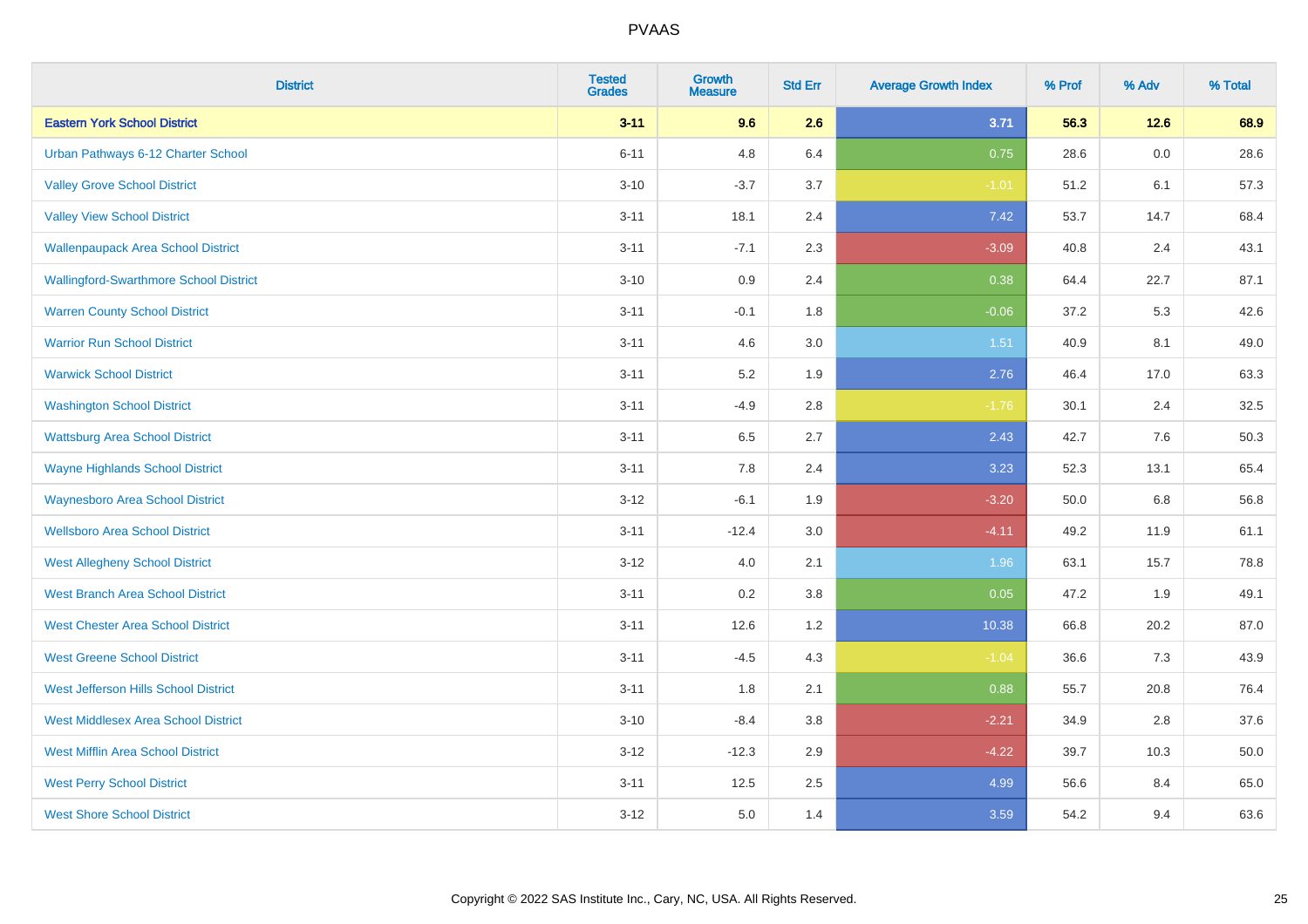| <b>District</b>                                 | <b>Tested</b><br><b>Grades</b> | <b>Growth</b><br><b>Measure</b> | <b>Std Err</b> | <b>Average Growth Index</b> | % Prof | % Adv | % Total |
|-------------------------------------------------|--------------------------------|---------------------------------|----------------|-----------------------------|--------|-------|---------|
| <b>Eastern York School District</b>             | $3 - 11$                       | 9.6                             | 2.6            | 3.71                        | 56.3   | 12.6  | 68.9    |
| <b>West Side CTC</b>                            | $9 - 10$                       | $-37.4$                         | 4.3            | $-8.64$                     | 8.8    | 0.0   | 8.8     |
| <b>West York Area School District</b>           | $3 - 12$                       | 3.2                             | 2.3            | 1.38                        | 53.8   | 4.4   | 58.2    |
| <b>Western Beaver County School District</b>    | $3 - 11$                       | $-7.8$                          | 4.2            | $-1.87$                     | 56.5   | 6.5   | 63.0    |
| <b>Western Wayne School District</b>            | $3 - 11$                       | 5.6                             | 2.9            | 1.93                        | 41.3   | 17.4  | 58.7    |
| <b>Westinghouse Arts Academy Charter School</b> | $9 - 10$                       | $-0.7$                          | 3.6            | $-0.19$                     | 59.2   | 8.4   | 67.6    |
| <b>Westmont Hilltop School District</b>         | $3 - 11$                       | $-4.0$                          | 2.8            | $-1.40$                     | 36.3   | 13.3  | 49.6    |
| <b>Whitehall-Coplay School District</b>         | $3 - 11$                       | 6.1                             | 1.8            | 3.45                        | 49.3   | 7.4   | 56.6    |
| <b>Wilkes-Barre Area School District</b>        | $3 - 11$                       | 0.1                             | 3.2            | 0.02                        | 35.5   | 5.4   | 40.9    |
| <b>William Penn School District</b>             | $3 - 12$                       | 8.3                             | 2.1            | 3.99                        | 35.6   | 3.0   | 38.7    |
| <b>Williams Valley School District</b>          | $3 - 11$                       | $-7.3$                          | 3.4            | $-2.13$                     | 23.2   | 0.0   | 23.2    |
| <b>Williamsburg Community School District</b>   | $3 - 11$                       | $-14.3$                         | 4.1            | $-3.48$                     | 28.3   | 0.0   | 28.3    |
| <b>Williamsport Area School District</b>        | $3 - 11$                       | 1.9                             | 1.8            | 1.04                        | 44.1   | 12.8  | 56.9    |
| Wilmington Area School District                 | $3 - 11$                       | $7.5\,$                         | 3.0            | 2.48                        | 55.1   | 5.1   | 60.2    |
| <b>Wilson Area School District</b>              | $3 - 11$                       | 6.0                             | 2.6            | 2.30                        | 48.7   | 8.5   | 57.2    |
| <b>Wilson School District</b>                   | $3 - 12$                       | 8.8                             | 1.5            | 5.96                        | 52.6   | 14.6  | 67.2    |
| <b>Windber Area School District</b>             | $3 - 11$                       | $-7.2$                          | 3.2            | $-2.24$                     | 55.4   | 7.2   | 62.6    |
| <b>Wissahickon School District</b>              | $3 - 10$                       | 12.5                            | 1.8            | 6.85                        | 58.3   | 22.4  | 80.7    |
| <b>Woodland Hills School District</b>           | $3-12$                         | 3.2                             | 2.6            | 1.22                        | 31.4   | 3.6   | 35.0    |
| <b>Wyalusing Area School District</b>           | $3 - 12$                       | 8.8                             | 3.3            | 2.68                        | 54.6   | 11.7  | 66.2    |
| <b>Wyoming Area School District</b>             | $3 - 10$                       | $-1.3$                          | 2.6            | $-0.50$                     | 53.8   | 10.8  | 64.6    |
| <b>Wyoming Valley West School District</b>      | $3 - 11$                       | $-2.2$                          | 2.4            | $-0.91$                     | 49.4   | 3.0   | 52.4    |
| <b>Wyomissing Area School District</b>          | $3-12$                         | 0.8                             | 2.6            | 0.33                        | 55.7   | 17.6  | 73.3    |